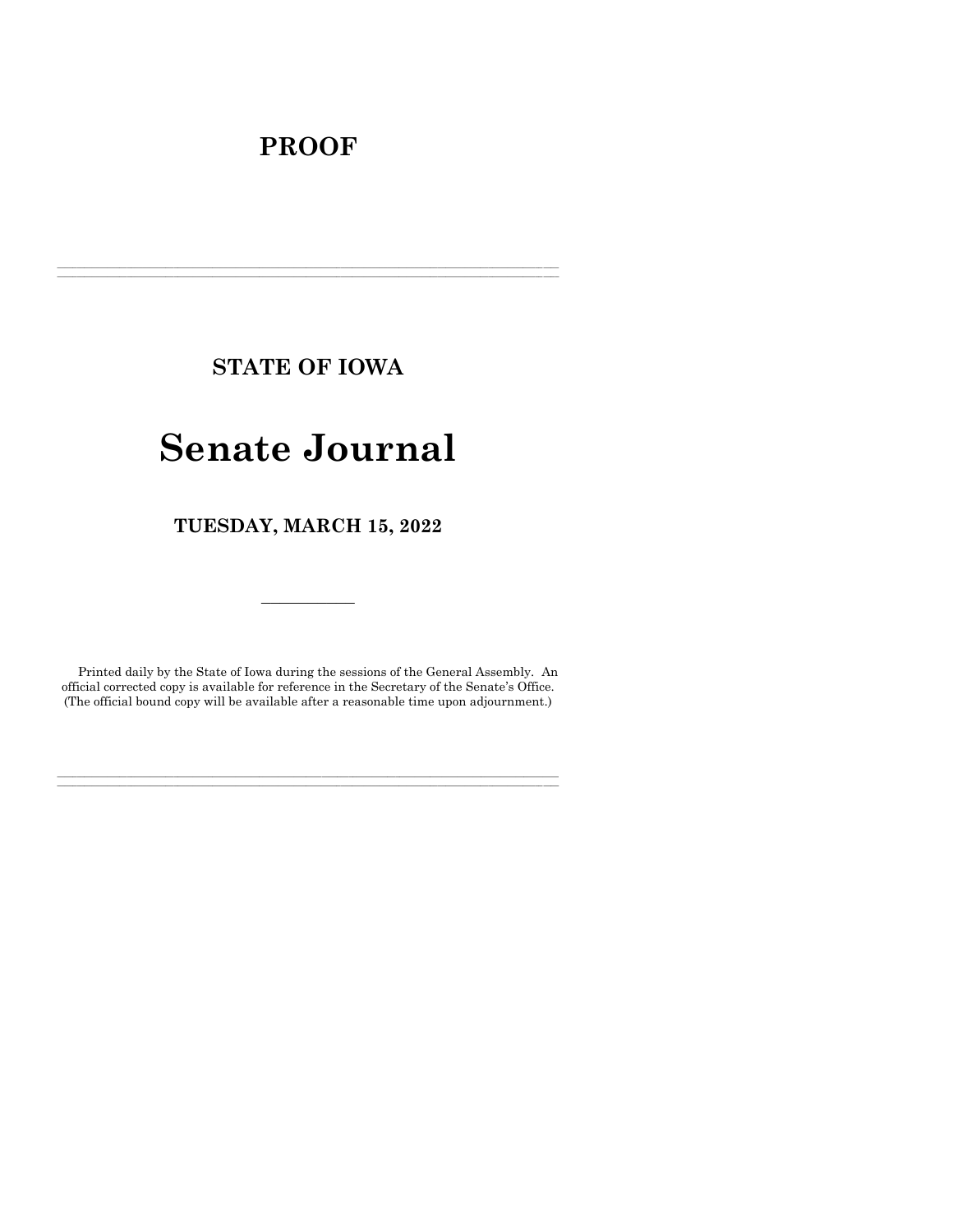## **JOURNAL OF THE SENATE**

 $\frac{1}{2}$ 

SIXTY-FIFTH CALENDAR DAY THIRTY-EIGHTH SESSION DAY

Senate Chamber Des Moines, Iowa, Tuesday, March 15, 2022

The Senate met in regular session at 9:07 a.m., President Chapman presiding.

Prayer was offered by the Honorable Annette Sweeney, member of the Senate from Hardin County, Alden, Iowa.

## PLEDGE OF ALLEGIANCE

The Pledge of Allegiance was led by Senate Page Cecilia Redman.

The Journal of Monday, March 14, 2022, was approved.

## HOUSE MESSAGES RECEIVED AND CONSIDERED

The following messages were received from the Chief Clerk of the House:

MR. PRESIDENT: I am directed to inform your honorable body that the House has on March 14, 2022, **adopted** the following resolution in which the concurrence of the House was asked:

**[Senate Concurrent Resolution 103](https://www.legis.iowa.gov/legislation/BillBook?ga=89&ba=SCR103)**, a concurrent resolution to approve and confirm the appointment of Bernardo Granwehr as Ombudsman.

ALSO: That the House has on March 14, 2022, **passed** the following bills in which the concurrence of the Senate is asked:

**[House File 2079](https://www.legis.iowa.gov/legislation/BillBook?ga=89&ba=HF2079)**, a bill for an act relating to post-arrest release after an initial appearance for persons taken into custody or arrested for certain sexual abuse offenses and no-contact orders.

Read first time and attached to **companion [Senate File 2236](https://www.legis.iowa.gov/legislation/BillBook?ga=89&ba=SF2236)**.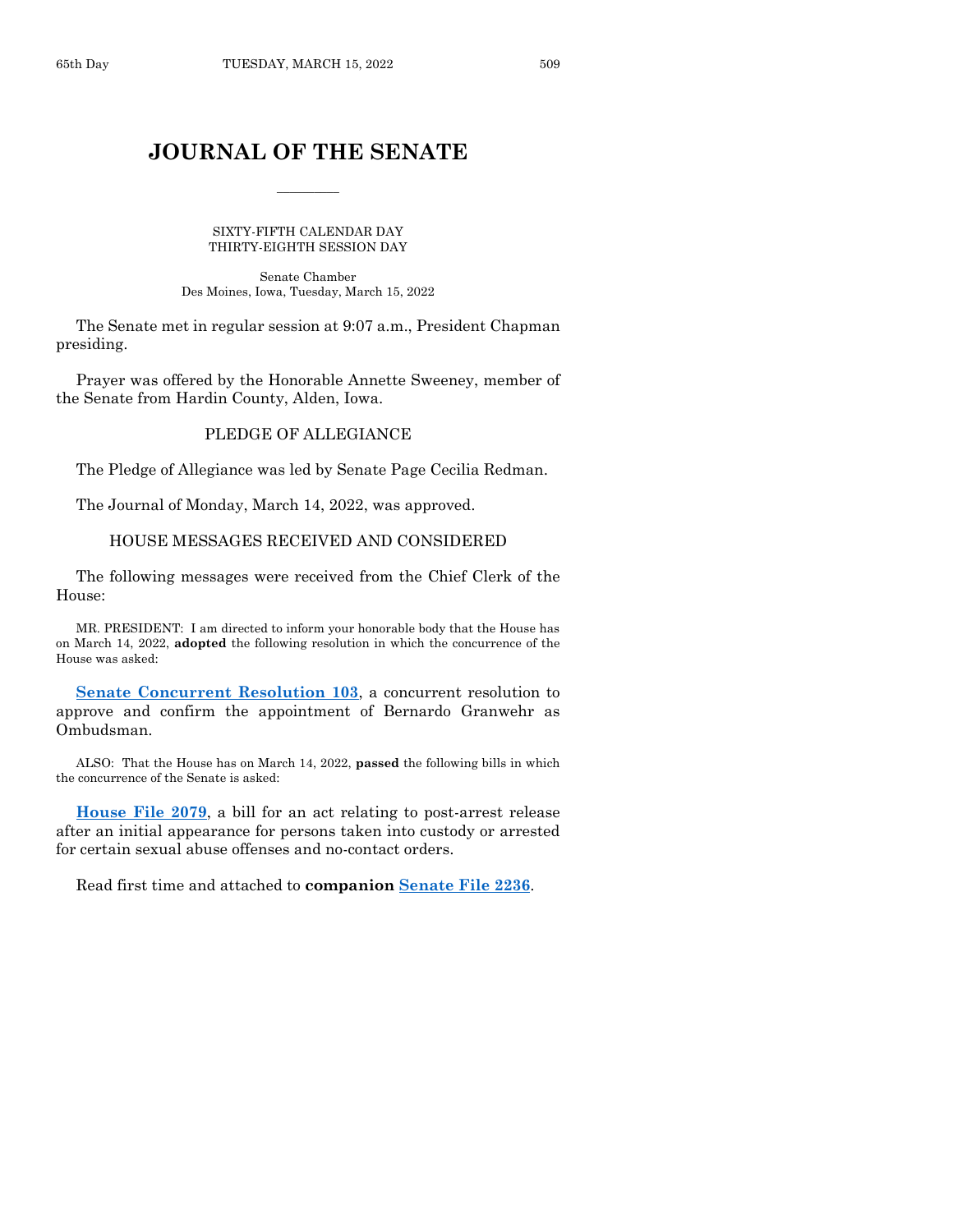**[House File 2130](https://www.legis.iowa.gov/legislation/BillBook?ga=89&ba=HF2130)**, a bill for an act relating to registered all-terrain vehicles and off-road utility vehicles, and making penalties applicable.

Read first time and referred to committee on **Transportation**.

**[House File 2295](https://www.legis.iowa.gov/legislation/BillBook?ga=89&ba=HF2295)**, a bill for an act concerning state agency response to a proclamation of disaster emergency.

Read first time and attached to **companion [Senate File 2192](https://www.legis.iowa.gov/legislation/BillBook?ga=89&ba=SF2192)**.

**[House File 2343](https://www.legis.iowa.gov/legislation/BillBook?ga=89&ba=HF2343)**, a bill for an act relating to the submission of a groundwater hazard statement.

Read first time and attached to **similar [Senate File 2330](https://www.legis.iowa.gov/legislation/BillBook?ga=89&ba=SF2330)**.

**[House File 2379](https://www.legis.iowa.gov/legislation/BillBook?ga=89&ba=HF2379)**, a bill for an act relating to alcoholic beverage control concerning the sale of beer and liquor for resale.

Read first time and referred to committee on **State Government**.

**[House File 2442](https://www.legis.iowa.gov/legislation/BillBook?ga=89&ba=HF2442)**, a bill for an act authorizing the reduction of damages payable to an unresponsive property owner in condemnation proceedings and including applicability provisions.

Read first time and referred to committee on **Judiciary**.

**[House File 2469](https://www.legis.iowa.gov/legislation/BillBook?ga=89&ba=HF2469)**, a bill for an act relating to corporations by providing for the use of electronic mail and other electronic transmissions, and shareholders' lists.

Read first time and attached to **similar [Senate File 2303](https://www.legis.iowa.gov/legislation/BillBook?ga=89&ba=SF2303)**.

**[House File 2471](https://www.legis.iowa.gov/legislation/BillBook?ga=89&ba=HF2471)**, a bill for an act relating to the use of inventory checklists upon commencement and termination of residential tenancies and including applicability provisions.

Read first time and referred to committee on **Local Government**.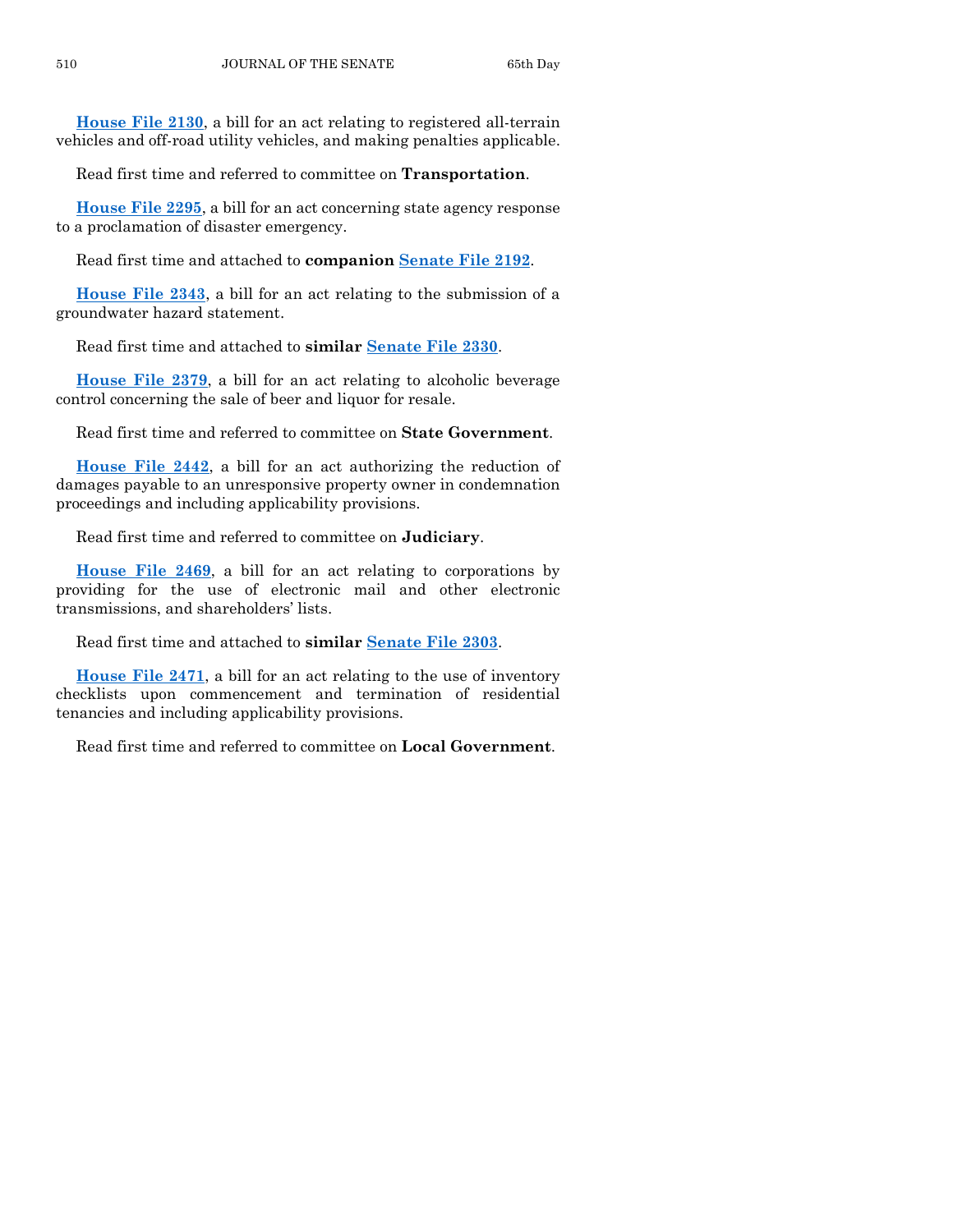**[House File 2474](https://www.legis.iowa.gov/legislation/BillBook?ga=89&ba=HF2474)**, a bill for an act relating to adoption proceedings by providing for representation of adoptive parents and guardians ad litem by local public defenders for children in certain adoption proceedings and modifying filing requirements for adoption petitions and notice requirements for adoption hearings of adults.

Read first time and referred to committee on **Judiciary**.

**[House File](https://www.legis.iowa.gov/legislation/BillBook?ga=89&ba=HF2475) 2475**, a bill for an act providing for the removal of municipal utility board members under specified circumstances and including effective date provisions.

Read first time and attached to **similar [Senate File 2282](https://www.legis.iowa.gov/legislation/BillBook?ga=89&ba=SF2282)**.

**[House File 2484](https://www.legis.iowa.gov/legislation/BillBook?ga=89&ba=HF2484)**, a bill for an act relating to trusts, including optional notices to creditors when a will has been admitted to probate without administration and the trust is the beneficiary of the estate, trust accounting, specific powers of a trustee, and representation of holders of power and similar interests.

Read first time and attached to **companion [Senate File 2316](https://www.legis.iowa.gov/legislation/BillBook?ga=89&ba=SF2316)**.

**[House File 2488](https://www.legis.iowa.gov/legislation/BillBook?ga=89&ba=HF2488)**, a bill for an act relating to public records of the Iowa public broadcasting board.

Read first time and attached to **similar [Senate File 2274](https://www.legis.iowa.gov/legislation/BillBook?ga=89&ba=SF2274)**.

**[House File 2496](https://www.legis.iowa.gov/legislation/BillBook?ga=89&ba=HF2496)**, a bill for an act relating to the procedural requirements for placing an officer's name on a Brady-Giglio list, and for a prosecuting agency disclosing exculpatory evidence.

Read first time and referred to committee on **Judiciary**.

**House [File 2506](https://www.legis.iowa.gov/legislation/BillBook?ga=89&ba=HF2506)**, a bill for an act relating to consumer data protection, providing civil penalties, and including effective date provisions.

Read first time and referred to committee on **Judiciary**.

## ADJOURNMENT

On motion of Senator Whitver, the Senate adjourned at 9:15 a.m. until 9:00 a.m., Wednesday, March 16, 2022.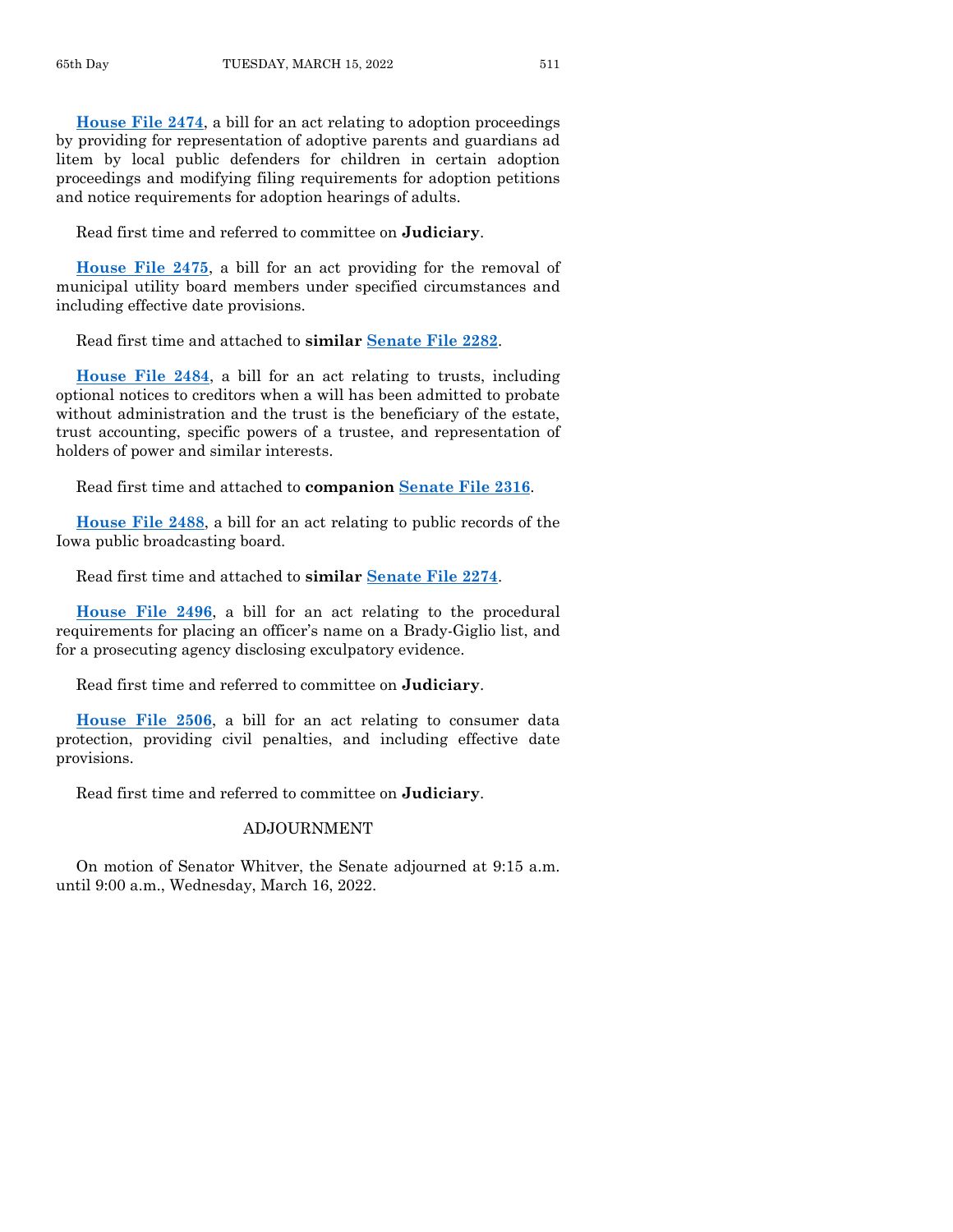## **APPENDIX**

## REPORTS OF COMMITTEE MEETINGS

**EDUCATION**

**Convened:** Tuesday, March 15, 2022, 10:30 a.m.

**Members Present:** Sinclair, Chair; J. Taylor, Vice Chair; Quirmbach, Ranking Member; Carlin, Celsi, Cournoyer, Giddens, Goodwin, Johnson, Kraayenbrink, Rozenboom, J. Smith, Sweeney, Trone Garriott, and Zaun.

**Members Absent:** None.

**Committee Business:** [HF 2080,](https://www.legis.iowa.gov/legislation/BillBook?ga=89&ba=HF2080) [HF 2495,](https://www.legis.iowa.gov/legislation/BillBook?ga=89&ba=HF2495) [HF 2412,](https://www.legis.iowa.gov/legislation/BillBook?ga=89&ba=HF2412) [HF 771,](https://www.legis.iowa.gov/legislation/BillBook?ga=89&ba=HF771) [HF 604,](https://www.legis.iowa.gov/legislation/BillBook?ga=89&ba=HF604) [HF 2083,](https://www.legis.iowa.gov/legislation/BillBook?ga=89&ba=HF2083) [HF](https://www.legis.iowa.gov/legislation/BillBook?ga=89&ba=HF2398)  [2398,](https://www.legis.iowa.gov/legislation/BillBook?ga=89&ba=HF2398) an[d HF 2081.](https://www.legis.iowa.gov/legislation/BillBook?ga=89&ba=HF2081)

**Adjourned:** 11:00 a.m.

#### **JUDICIARY**

**Convened:** Monday, March 14, 2022, 3:00 p.m.

**Members Present:** Zaun, Chair; Garrett, Vice Chair; Kinney, Ranking Member; Bisignano, Bolkcom, Boulton, Dawson, Johnson, Petersen, Reichman, Rowley, Schultz, Shipley, Sinclair, and J. Taylor.

**Members Absent:** None.

**Committee Business:** [HF 825,](https://www.legis.iowa.gov/legislation/BillBook?ga=89&ba=HF825) [HF 2414,](https://www.legis.iowa.gov/legislation/BillBook?ga=89&ba=HF2414) [HF 2443,](https://www.legis.iowa.gov/legislation/BillBook?ga=89&ba=HF2443) [HF 2358,](https://www.legis.iowa.gov/legislation/BillBook?ga=89&ba=HF2358) an[d HF 2281.](https://www.legis.iowa.gov/legislation/BillBook?ga=89&ba=HF2281)

**Adjourned:** 4:00 p.m.

#### **RULES AND ADMINISTRATION**

**Convened:** Tuesday, March 15, 2022, 9:20 a.m.

**Members Present:** Whitver, Chair; Chapman, Vice Chair; Wahls, Ranking Member; Bolkcom, Brown, Jochum, Ragan, Sinclair, R. Smith, and Zumbach.

**Members Absent:** Zaun (excused).

**Committee Business:** [SR 105](https://www.legis.iowa.gov/legislation/BillBook?ga=89&ba=SR105) Gubernatorial Appointments.

**Adjourned:** 9:25 a.m.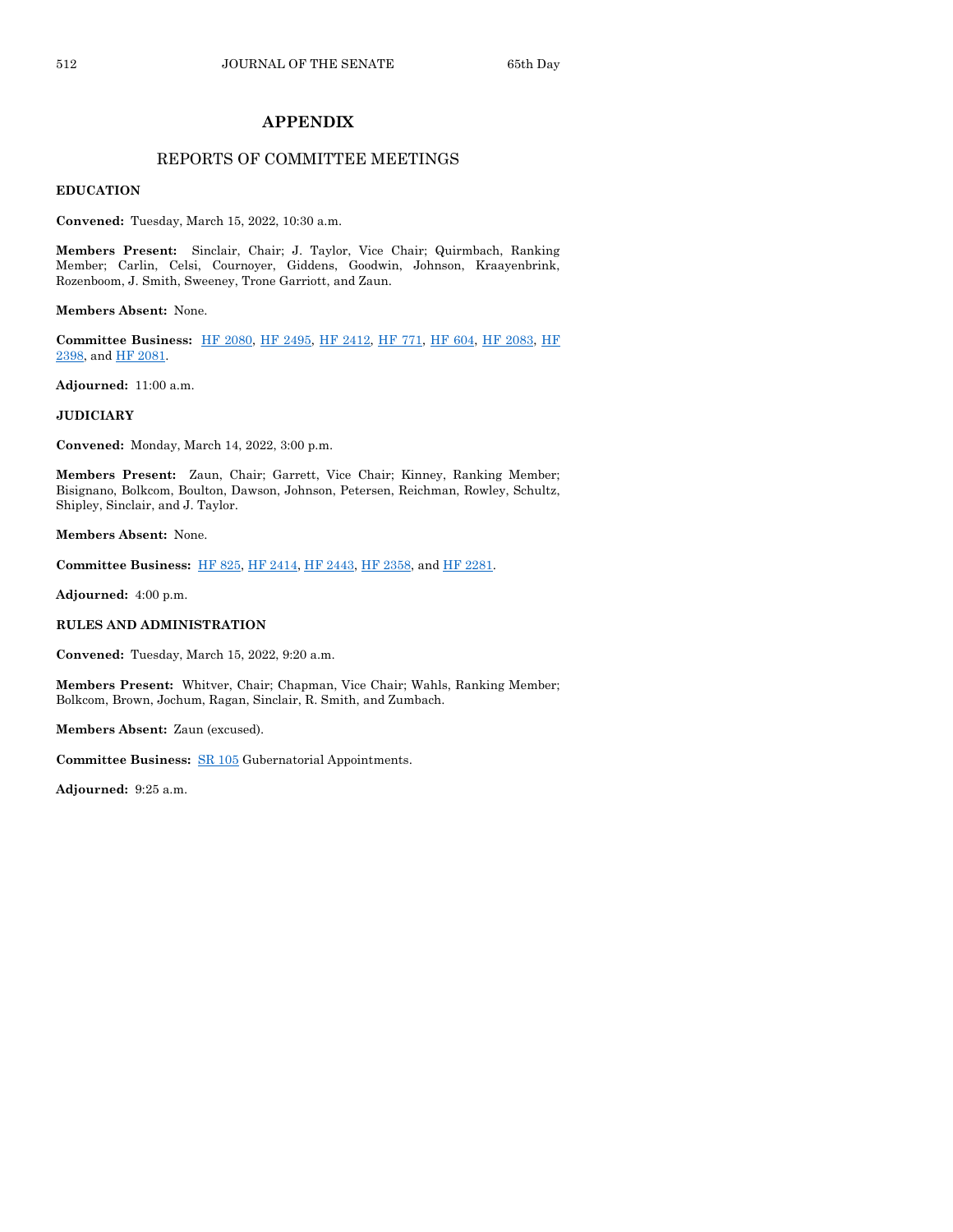## STUDY BILL RECEIVED

## **[SSB 3159](https://www.legis.iowa.gov/legislation/BillBook?ga=89&ba=SSB3159) Ways and Means**

Exempting certain leases or rentals between affiliates from the sales and use tax and from the fee for new vehicle registration, and including effective date and retroactive applicability provisions.

#### SUBCOMMITTEE ASSIGNMENTS

#### **[House File 2209](https://www.legis.iowa.gov/legislation/BillBook?ga=89&ba=HF2209)**

NATURAL RESOURCES AND ENVIRONMENT: Cournoyer, Chair; Boulton and Rozenboom

#### **[House File 2245](https://www.legis.iowa.gov/legislation/BillBook?ga=89&ba=HF2245)**

HUMAN RESOURCES: Edler, Chair; Costello and Ragan

#### **[House File 2357](https://www.legis.iowa.gov/legislation/BillBook?ga=89&ba=HF2357)**

WAYS AND MEANS: Goodwin, Chair; Dawson and Quirmbach

#### **[House File 2369](https://www.legis.iowa.gov/legislation/BillBook?ga=89&ba=HF2369)**

NATURAL RESOURCES AND ENVIRONMENT: Shipley, Chair; Boulton and Sweeney

#### **[House File 2442](https://www.legis.iowa.gov/legislation/BillBook?ga=89&ba=HF2442)**

JUDICIARY: Schultz, Chair; Boulton and Zaun

#### **[House File 2474](https://www.legis.iowa.gov/legislation/BillBook?ga=89&ba=HF2474)**

JUDICIARY: Schultz, Chair; Petersen and J. Taylor

#### **[House File 2489](https://www.legis.iowa.gov/legislation/BillBook?ga=89&ba=HF2489)**

STATE GOVERNMENT: Dawson, Chair; Boulton and Guth

#### **[House File 2496](https://www.legis.iowa.gov/legislation/BillBook?ga=89&ba=HF2496)**

JUDICIARY: Dawson, Chair; Kinney and Zaun

#### **[House File 2506](https://www.legis.iowa.gov/legislation/BillBook?ga=89&ba=HF2506)**

JUDICIARY: Sinclair, Chair; Boulton and Zaun

#### **[House File 2518](https://www.legis.iowa.gov/legislation/BillBook?ga=89&ba=HF2518)**

WAYS AND MEANS: Brown, Chair; Dickey and T. Taylor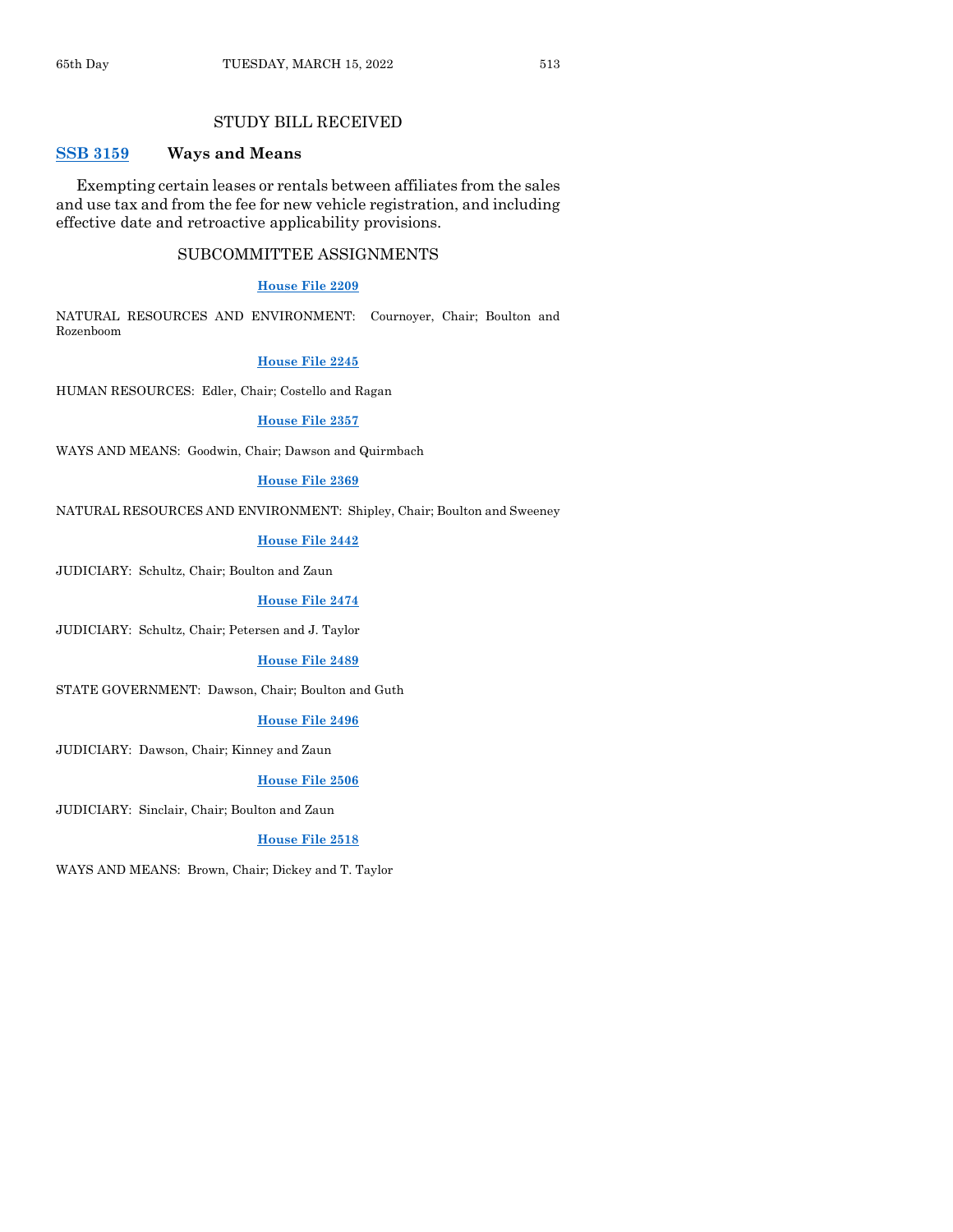#### **[SSB 3159](https://www.legis.iowa.gov/legislation/BillBook?ga=89&ba=SSB3159)**

WAYS AND MEANS: Dawson, Chair; Dotzler and Goodwin

## FINAL COMMITTEE REPORTS OF BILL ACTION

#### **EDUCATION**

Bill Title: **HOUSE FILE 604**, a bill for an act relating to language and literacy development for deaf and hard-of-hearing children.

**Recommendation:** DO PASS.

**Final Vote:** Yeas, 15: Sinclair, J. Taylor, Quirmbach, Carlin, Celsi, Cournoyer, Giddens, Goodwin, Johnson, Kraayenbrink, Rozenboom, J. Smith, Sweeney, Trone Garriott, and Zaun. Nays, none. Excused, none.

**Fiscal Note:** NOT REQUIRED UNDER JOINT RULE 17.

#### **ALSO:**

**Bill Title:** [HOUSE FILE 771,](https://www.legis.iowa.gov/legislation/BillBook?ga=89&ba=HF771) a bill for an act relating to the self-administration and storage of bronchodilators and bronchodilator canisters and spacers relative to schools and students.

#### **Recommendation:** DO PASS.

**Final Vote:** Yeas, 15: Sinclair, J. Taylor, Quirmbach, Carlin, Celsi, Cournoyer, Giddens, Goodwin, Johnson, Kraayenbrink, Rozenboom, J. Smith, Sweeney, Trone Garriott, and Zaun. Nays, none. Excused, none.

**Fiscal Note:** NOT REQUIRED UNDER JOINT RULE 17.

#### **ALSO:**

**Bill Title:** [HOUSE FILE 2080,](https://www.legis.iowa.gov/legislation/BillBook?ga=89&ba=HF2080) a bill for an act relating to school districts that share operational functions, including operational functions in the areas of superintendent management and special education director, and including effective date and applicability provisions.

#### **Recommendation:** DO PASS.

**Final Vote:** Yeas, 15: Sinclair, J. Taylor, Quirmbach, Carlin, Celsi, Cournoyer, Giddens, Goodwin, Johnson, Kraayenbrink, Rozenboom, J. Smith, Sweeney, Trone Garriott, and Zaun. Nays, none. Excused, none.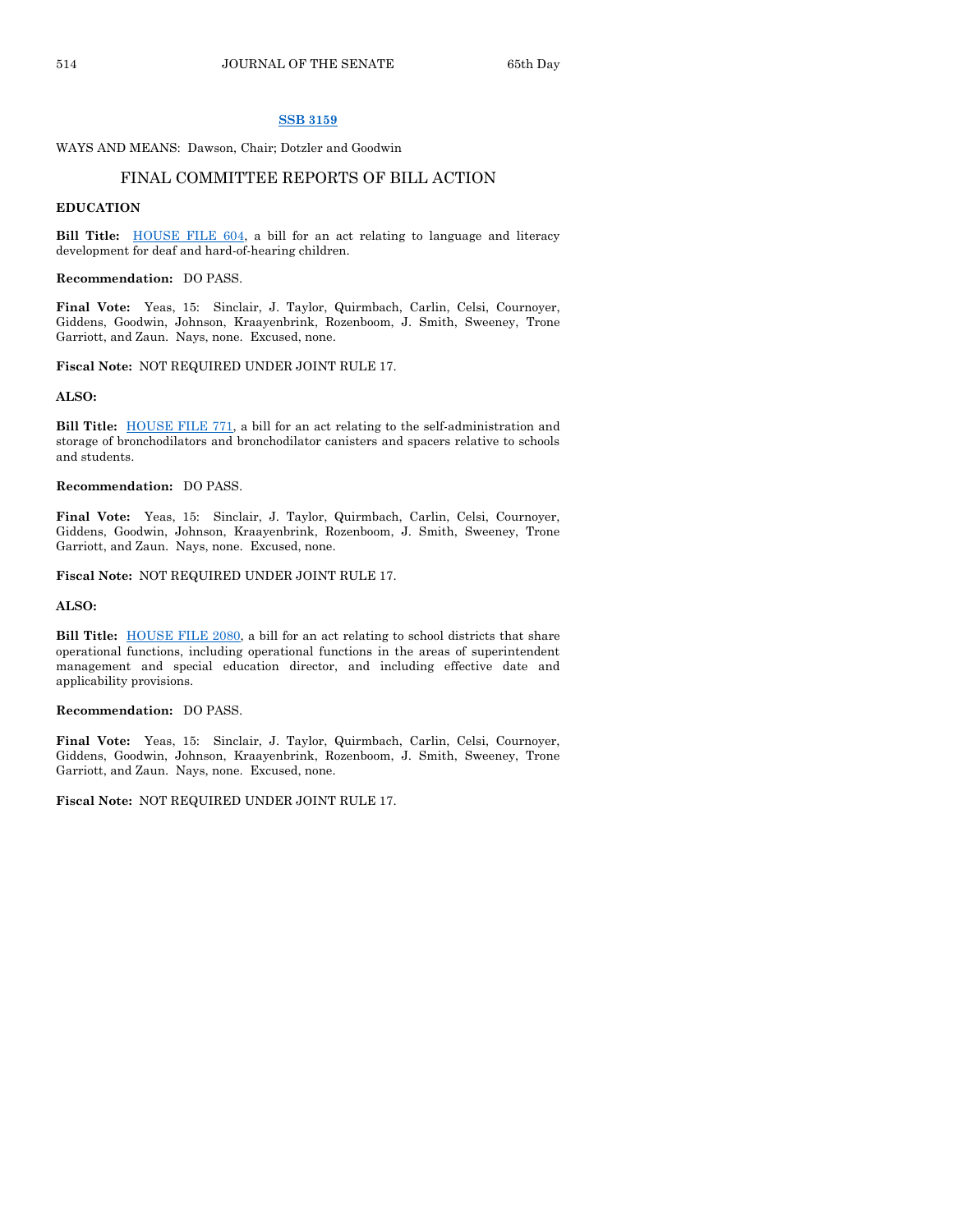#### **ALSO:**

**Bill Title:** [HOUSE FILE 2081,](https://www.legis.iowa.gov/legislation/BillBook?ga=89&ba=HF2081) a bill for an act relating to teachers, including the assessments administered to practitioner preparation program admission candidates and to practitioner preparation program students prior to students' completion of a practitioner preparation program, field experiences, and certain specified licenses for teachers created by the board of educational examiners, and including notice, effective date, and applicability provisions.

#### **Recommendation:** DO PASS.

**Final Vote:** Yeas, 15: Sinclair, J. Taylor, Quirmbach, Carlin, Celsi, Cournoyer, Giddens, Goodwin, Johnson, Kraayenbrink, Rozenboom, J. Smith, Sweeney, Trone Garriott, and Zaun. Nays, none. Excused, none.

#### **Fiscal Note:** NOT REQUIRED UNDER JOINT RULE 17.

#### **ALSO:**

**Bill Title:** [HOUSE FILE 2083,](https://www.legis.iowa.gov/legislation/BillBook?ga=89&ba=HF2083) a bill for an act relating to matters under the purview of the college student aid commission, including grant programs and the definition of accredited private institutions.

#### **Recommendation:** DO PASS.

**Final Vote:** Yeas, 15: Sinclair, J. Taylor, Quirmbach, Carlin, Celsi, Cournoyer, Giddens, Goodwin, Johnson, Kraayenbrink, Rozenboom, J. Smith, Sweeney, Trone Garriott, and Zaun. Nays, none. Excused, none.

#### **Fiscal Note:** NOT REQUIRED UNDER JOINT RULE 17.

#### **ALSO:**

**Bill Title:** [HOUSE FILE 2398,](https://www.legis.iowa.gov/legislation/BillBook?ga=89&ba=HF2398) a bill for an act relating to certain specified employees of school districts, accredited nonpublic schools, and charter schools, including renewal requirements associated with licenses issued by the board of educational examiners to practitioners with master's or doctoral degrees, fees associated with the review of certain specified records, and background checks for employees of school districts, accredited nonpublic schools, and charter schools.

#### **Recommendation:** DO PASS.

**Final Vote:** Yeas, 15: Sinclair, J. Taylor, Quirmbach, Carlin, Celsi, Cournoyer, Giddens, Goodwin, Johnson, Kraayenbrink, Rozenboom, J. Smith, Sweeney, Trone Garriott, and Zaun. Nays, none. Excused, none.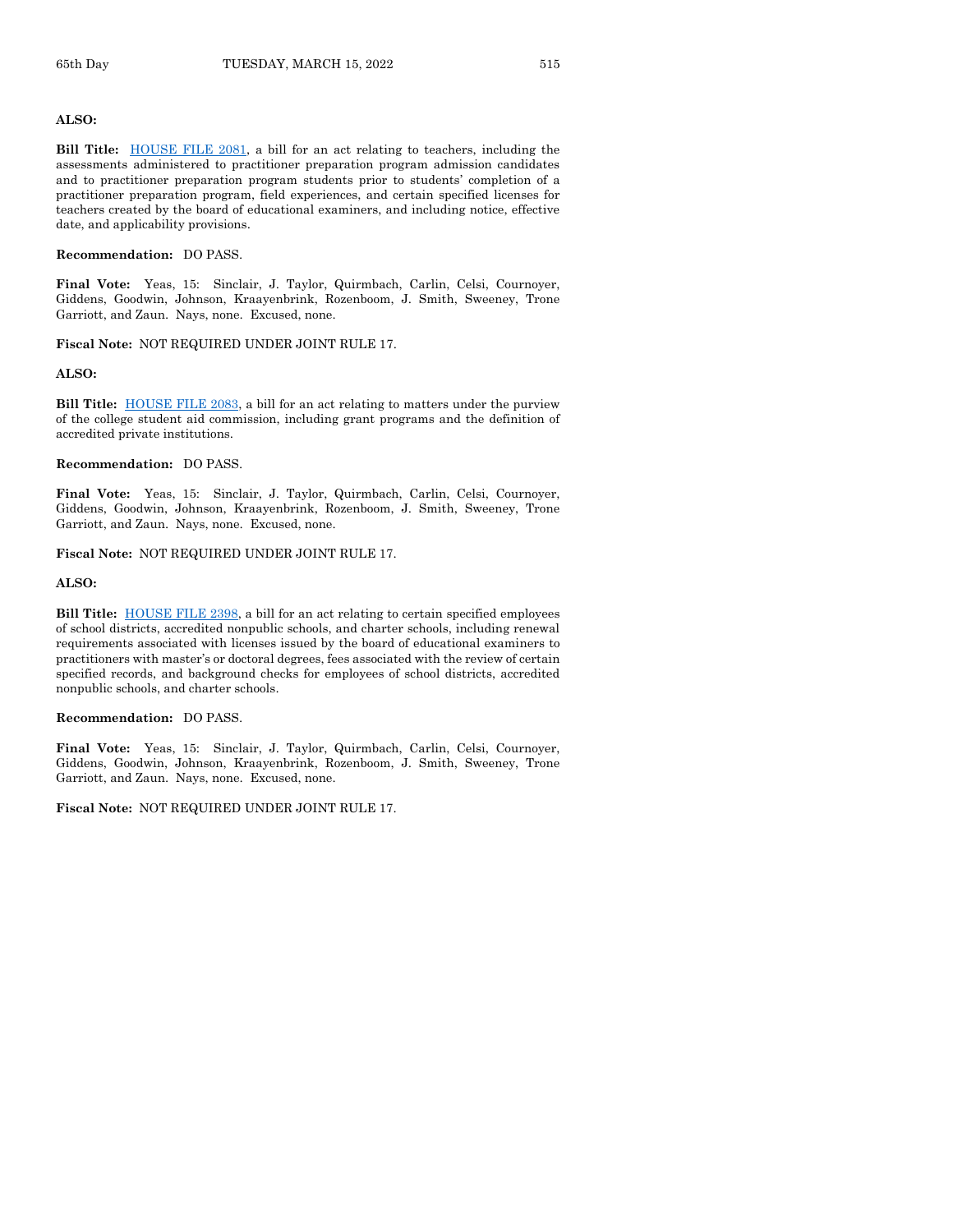#### **ALSO:**

**Bill Title:** [HOUSE FILE 2412,](https://www.legis.iowa.gov/legislation/BillBook?ga=89&ba=HF2412) a bill for an act requiring radon testing and mitigation in public schools, and including applicability provisions.

#### **Recommendation:** DO PASS.

**Final Vote:** Yeas, 15: Sinclair, J. Taylor, Quirmbach, Carlin, Celsi, Cournoyer, Giddens, Goodwin, Johnson, Kraayenbrink, Rozenboom, J. Smith, Sweeney, Trone Garriott, and Zaun. Nays, none. Excused, none.

**Fiscal Note:** NOT REQUIRED UNDER JOINT RULE 17.

#### **ALSO:**

**Bill Title:** [HOUSE FILE 2495,](https://www.legis.iowa.gov/legislation/BillBook?ga=89&ba=HF2495) a bill for an act establishing the comprehensive transition and postsecondary program scholarship program.

#### **Recommendation:** DO PASS.

**Final Vote:** Yeas, 15: Sinclair, J. Taylor, Quirmbach, Carlin, Celsi, Cournoyer, Giddens, Goodwin, Johnson, Kraayenbrink, Rozenboom, J. Smith, Sweeney, Trone Garriott, and Zaun. Nays, none. Excused, none.

**Fiscal Note:** NOT REQUIRED UNDER JOINT RULE 17.

#### **JUDICIARY**

**Bill Title:** [HOUSE FILE 825,](https://www.legis.iowa.gov/legislation/BillBook?ga=89&ba=HF825) a bill for an act relating to consent agreements for domestic abuse and sexual abuse protective orders.

#### **Recommendation:** DO PASS.

**Final Vote:** Yeas, 15: Zaun, Garrett, Kinney, Bisignano, Bolkcom, Boulton, Dawson, Johnson, Petersen, Reichman, Rowley, Schultz, Shipley, Sinclair, and J. Taylor. Nays, none. Excused, none.

**Fiscal Note:** NOT REQUIRED UNDER JOINT RULE 17.

#### **ALSO:**

**Bill Title:** [HOUSE FILE 2281,](https://www.legis.iowa.gov/legislation/BillBook?ga=89&ba=HF2281) a bill for an act relating to video conferences in judicial proceedings and certified shorthand reporter audio and video recordings, and including effective date provisions.

**Recommendation:** AMEND AND DO PASS, AS PROVIDED IN AMENDMENT S–[5061.](https://www.legis.iowa.gov/legislation/BillBook?ga=89&ba=S5061)

**Final Vote:** Yeas, 15: Zaun, Garrett, Kinney, Bisignano, Bolkcom, Boulton, Dawson, Johnson, Petersen, Reichman, Rowley, Schultz, Shipley, Sinclair, and J. Taylor. Nays, none. Excused, none.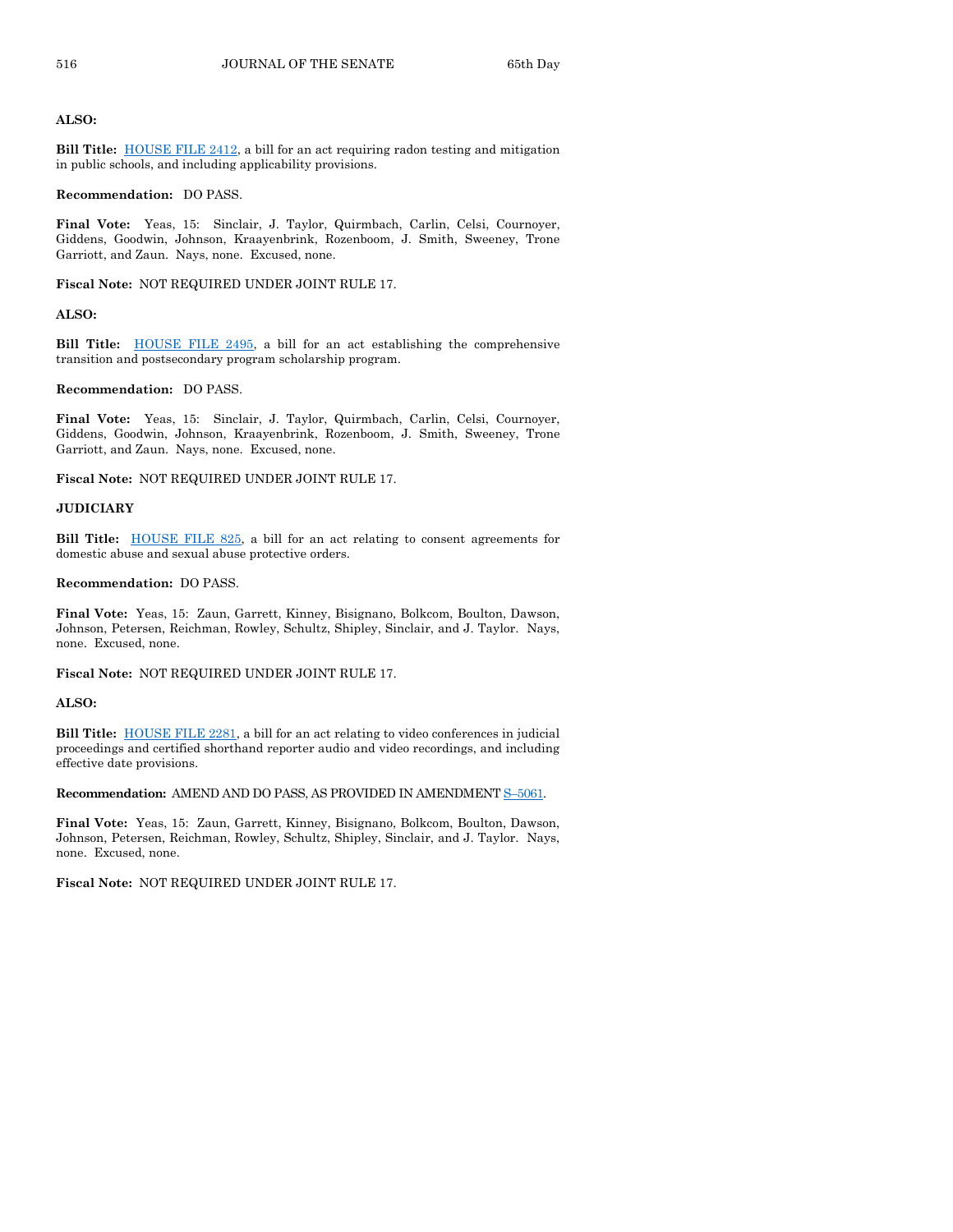#### **ALSO:**

**Bill Title:** [HOUSE FILE 2358,](https://www.legis.iowa.gov/legislation/BillBook?ga=89&ba=HF2358) a bill for an act relating to the Iowa law enforcement academy.

## **Recommendation:** DO PASS.

**Final Vote:** Yeas, 15: Zaun, Garrett, Kinney, Bisignano, Bolkcom, Boulton, Dawson, Johnson, Petersen, Reichman, Rowley, Schultz, Shipley, Sinclair, and J. Taylor. Nays, none. Excused, none.

**Fiscal Note:** NOT REQUIRED UNDER JOINT RULE 17.

## **ALSO:**

**Bill Title:** [HOUSE FILE 2414,](https://www.legis.iowa.gov/legislation/BillBook?ga=89&ba=HF2414) a bill for an act relating to waiver of the placement investigations and reports related to the adoption of a minor by a minor's legal guardian.

#### **Recommendation:** DO PASS.

**Final Vote:** Yeas, 10: Zaun, Garrett, Dawson, Johnson, Reichman, Rowley, Schultz, Shipley, Sinclair, and J. Taylor. Nays, 5: Kinney, Bisignano, Bolkcom, Boulton, and Petersen. Excused, none.

**Fiscal Note:** NOT REQUIRED UNDER JOINT RULE 17.

#### **ALSO:**

Bill Title: **HOUSE FILE 2443**, a bill for an act relating to contract enforceability regarding smart contracts and distributed ledger technology.

#### **Recommendation:** DO PASS.

**Final Vote:** Yeas, 15: Zaun, Garrett, Kinney, Bisignano, Bolkcom, Boulton, Dawson, Johnson, Petersen, Reichman, Rowley, Schultz, Shipley, Sinclair, and J. Taylor. Nays, none. Excused, none.

**Fiscal Note:** NOT REQUIRED UNDER JOINT RULE 17.

#### **RULES AND ADMINISTRATION**

**Bill Title:** [SENATE RESOLUTION 105,](https://www.legis.iowa.gov/legislation/BillBook?ga=89&ba=SR105) a resolution reaffirming Iowa's commitment to its relationship with the Ukrainian people and supporting Ukraine's efforts to remain an independent and autonomous nation.

#### **Recommendation:** DO PASS.

**Final Vote:** Yeas, 10: Whitver, Chapman, Wahls, Bolkcom, Brown, Jochum, Ragan, Sinclair, R. Smith, and Zumbach. Nays, none. Excused, 1: Zaun.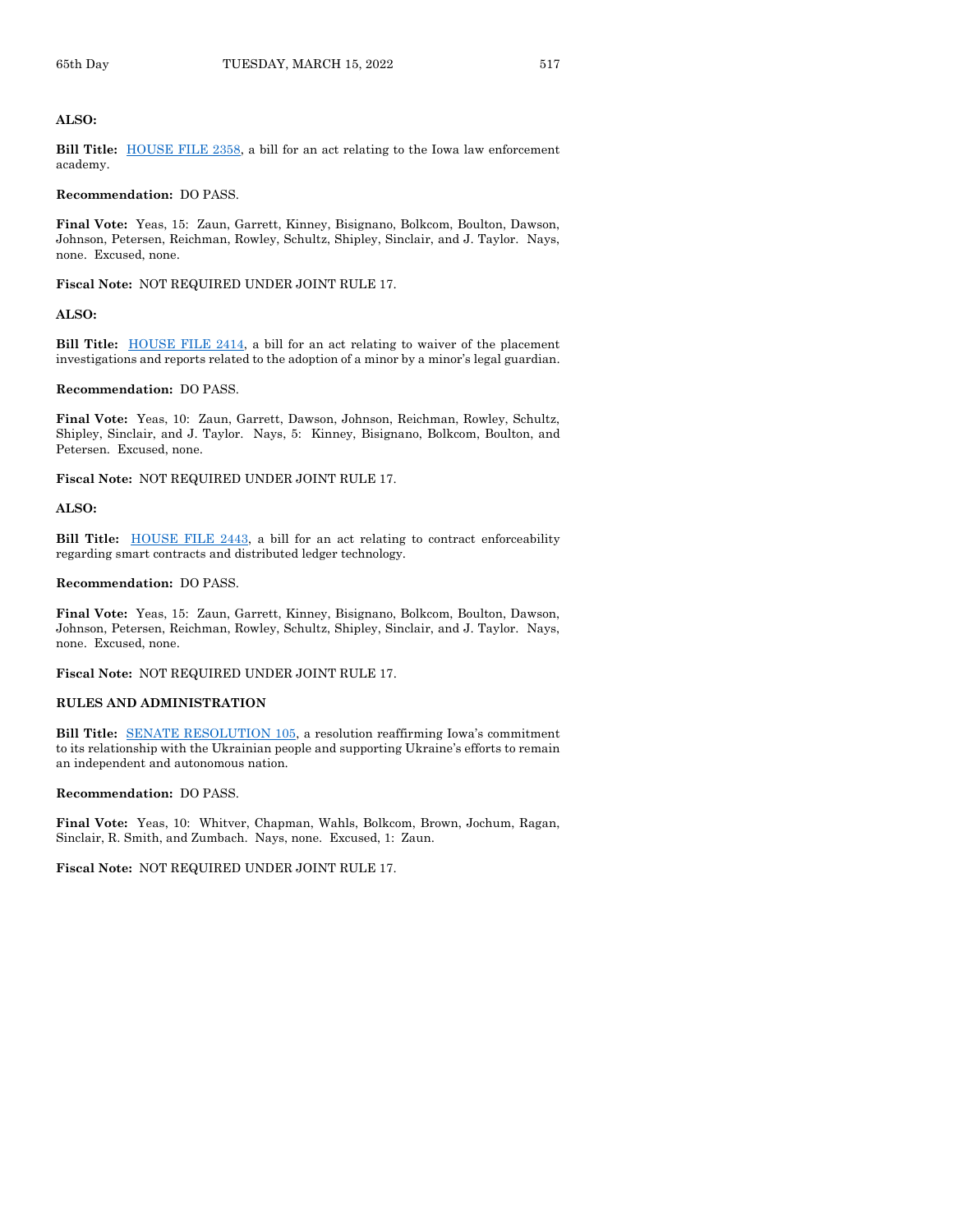## APPOINTMENTS

The following appointees were submitted to the Secretary of the Senate for Senate confirmation (all appointees are submitted as **members** unless otherwise specified):

## BY THE GOVERNOR

**TERM** 

| ACCOUNTANCY EXAMINING BOARD (Sec. 542.4(1)(a))<br>Allen Kockler, Nevada<br>Michelle O'Neill, Waukon<br>Jessica Richter, Waukee | $05/01/2022 - 04/30/2025$<br>$05/01/2022 - 04/30/2025$<br>$05/01/2022 - 04/30/2025$ |  |
|--------------------------------------------------------------------------------------------------------------------------------|-------------------------------------------------------------------------------------|--|
| AFRICAN AMERICANS, COMMISSION ON THE STATUS OF (Sec. 216A.142)<br>Aaron Sewell, West Des Moines<br>Whitney Smith, Altoona      | $05/01/2022 - 04/30/2026$<br>$02/18/2022 - 04/30/2024$                              |  |
| AGRICULTURAL DEVELOPMENT BOARD (Sec. 16.2C(3))<br>Lyle Borg, Pella                                                             | $05/01/2022 - 04/30/2028$                                                           |  |
| ALCOHOLIC BEVERAGES COMMISSION (Sec. 123.5(2))<br>Sara Winkleman, Bancroft                                                     | $05/01/2022 - 04/30/2027$                                                           |  |
| ALCOHOLIC BEVERAGES DIVISION, ADMINISTRATOR OF THE (Sec. 123.7)<br>Stephen Larson, Polk City                                   | $05/01/2022 - 04/30/2026$                                                           |  |
| ARCHITECTURAL EXAMINING BOARD (Sec. 544A.1(2))<br>Dan Dutcher, Waukee                                                          | $05/01/2022 - 04/30/2025$                                                           |  |
| ASIAN AND PACIFIC ISLANDER AFFAIRS, COMMISSION OF (Sec. 216A.152)                                                              |                                                                                     |  |
| Caleb Lillquist, Des Moines                                                                                                    | $05/01/2022 - 04/30/2026$                                                           |  |
| Karlai Thornburg, Ames                                                                                                         | $05/01/2022 - 04/30/2026$                                                           |  |
| Shaochen Yu, West Des Moines                                                                                                   | $05/01/2022 - 04/30/2026$                                                           |  |
| ATHLETIC TRAINING, BOARD OF (Sec. 147.14(1)(r))                                                                                |                                                                                     |  |
| Andrew Jedlicka, Waukee                                                                                                        | $05/01/2022 - 04/30/2025$                                                           |  |
| Emily Reese, Coralville                                                                                                        | $03/01/2022 - 04/30/2023$                                                           |  |
| Austin Steil, Ankeny                                                                                                           | $05/01/2022 - 04/30/2025$                                                           |  |
| AUTISM COUNCIL, IOWA (Sec. 256.35A)                                                                                            |                                                                                     |  |
| Stephanie Boyle, Ankeny                                                                                                        | $02/25/2022 - 04/30/2023$                                                           |  |
| Pam Gronau, Urbandale                                                                                                          | $02/25/2022 - 04/30/2024$                                                           |  |
| Colin Wixted, West Des Moines                                                                                                  | $05/01/2022 - 04/30/2025$                                                           |  |
| Michael Zehr, West Des Moines                                                                                                  | $05/01/2022 - 04/30/2025$                                                           |  |
| BARBERING, BOARD OF (Sec. 147.14(1)(a))                                                                                        |                                                                                     |  |
| Maureen Hardy, Waterloo                                                                                                        | $05/01/2022 - 04/30/2025$                                                           |  |
|                                                                                                                                |                                                                                     |  |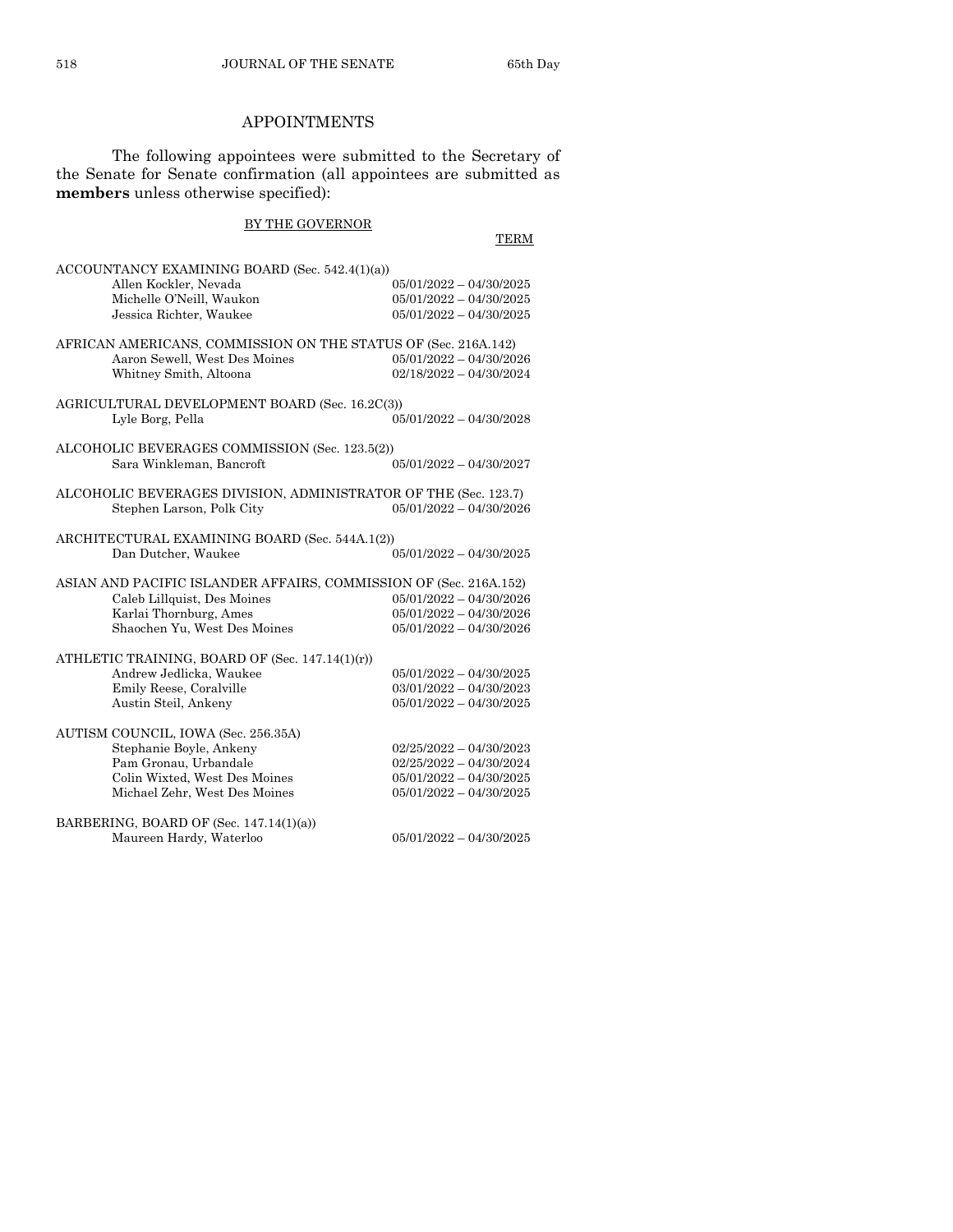| BEHAVIORAL SCIENCE, BOARD OF (Sec. 147.14(1)(m))                  |                           |
|-------------------------------------------------------------------|---------------------------|
| Nolan Byrnes, Des Moines                                          | $02/25/2022 - 04/30/2023$ |
| Echo Kent, Coralville                                             | $05/01/2022 - 04/30/2025$ |
| Kerry Lust, Ankeny                                                | $05/01/2022 - 04/30/2025$ |
| Amy Mooney, Ames                                                  | $05/01/2022 - 04/30/2025$ |
| Blake Stephenson, Cedar Rapids                                    | $05/01/2022 - 04/30/2025$ |
| Maria Valdovinos, Des Moines                                      | $05/01/2022 - 04/30/2025$ |
| Laura Wilcke, Clear Lake                                          | $05/01/2022 - 04/30/2025$ |
| BLIND, COMMISSION FOR THE (Sec. 216B.2)                           |                           |
| Geneva Jacobsen, Avoca                                            | $05/01/2022 - 04/30/2025$ |
| BOILER AND PRESSURE VESSEL BOARD (Sec. 89.14(2)(b))               |                           |
| Bret Brecke, Cedar Rapids                                         | $02/14/2022 - 04/30/2025$ |
| Kenneth Lamb, Denver                                              | $05/01/2022 - 04/30/2026$ |
| Daniel LaPole, West Des Moines                                    | $02/14/2022 - 04/30/2025$ |
| Lynne Rush, Victor                                                | $02/14/2022 - 04/30/2025$ |
| Nathan Whipple, Waterloo                                          | $02/18/2022 - 04/30/2023$ |
| CHILD ADVOCACY BOARD (Sec. 237.16)                                |                           |
| Ashley Baker, Des Moines                                          | $05/01/2022 - 04/30/2026$ |
| Donald Logan, Van Horne                                           | $05/01/2022 - 04/30/2026$ |
| Rick McIntosh, Altoona                                            | $02/14/2022 - 04/30/2025$ |
|                                                                   |                           |
| William Owens, Ottumwa                                            | $05/01/2022 - 04/30/2026$ |
| Angela Stokes, Sioux City                                         | $05/01/2022 - 04/30/2026$ |
| CHILDHOOD IOWA STATE BOARD, EARLY (Sec. 256I.3(2)(a))             |                           |
| Jennifer Banta, Iowa City                                         | $05/01/2022 - 04/30/2025$ |
| Michael Linnenbrink, Donnellson                                   | $05/01/2022 - 04/30/2025$ |
| Dawn Oliver Wiand, North Liberty                                  | $03/01/2022 - 04/30/2024$ |
| CHILDREN'S BEHAVIORAL HEALTH SYSTEM STATE BOARD (Sec. 225C.51(2)) |                           |
| Andrew Allen, Huxley                                              | $05/01/2022 - 04/30/2026$ |
| Nathan Noble, Clive                                               | $05/01/2022 - 04/30/2026$ |
| Kari Price, Altoona                                               | $02/25/2022 - 04/30/2025$ |
| Jason Sandholdt, Knoxville                                        | $05/01/2022 - 04/30/2026$ |
| CITY DEVELOPMENT BOARD (Sec. 368.9)                               |                           |
|                                                                   | $05/01/2022 - 04/30/2026$ |
| Chris McKee, Gilmore City                                         |                           |
| Dennis Plautz, Fort Dodge                                         | $05/01/2022 - 04/30/2026$ |
| COMMUNITY ACTION AGENCIES, COMMISSION ON (Sec. 216A.92A)          |                           |
| Bobbi Baker-Maynes, Corning                                       | $02/25/2022 - 04/30/2024$ |
| Kevin Brown, Spencer                                              | $05/01/2022 - 04/30/2025$ |
| John Murphy, Dubuque                                              | $05/01/2022 - 04/30/2025$ |
| CORRECTIONS, BOARD OF (Sec. 904.104)                              |                           |
| Denise Bubeck, Grimes                                             | $05/01/2022 - 04/30/2026$ |
|                                                                   |                           |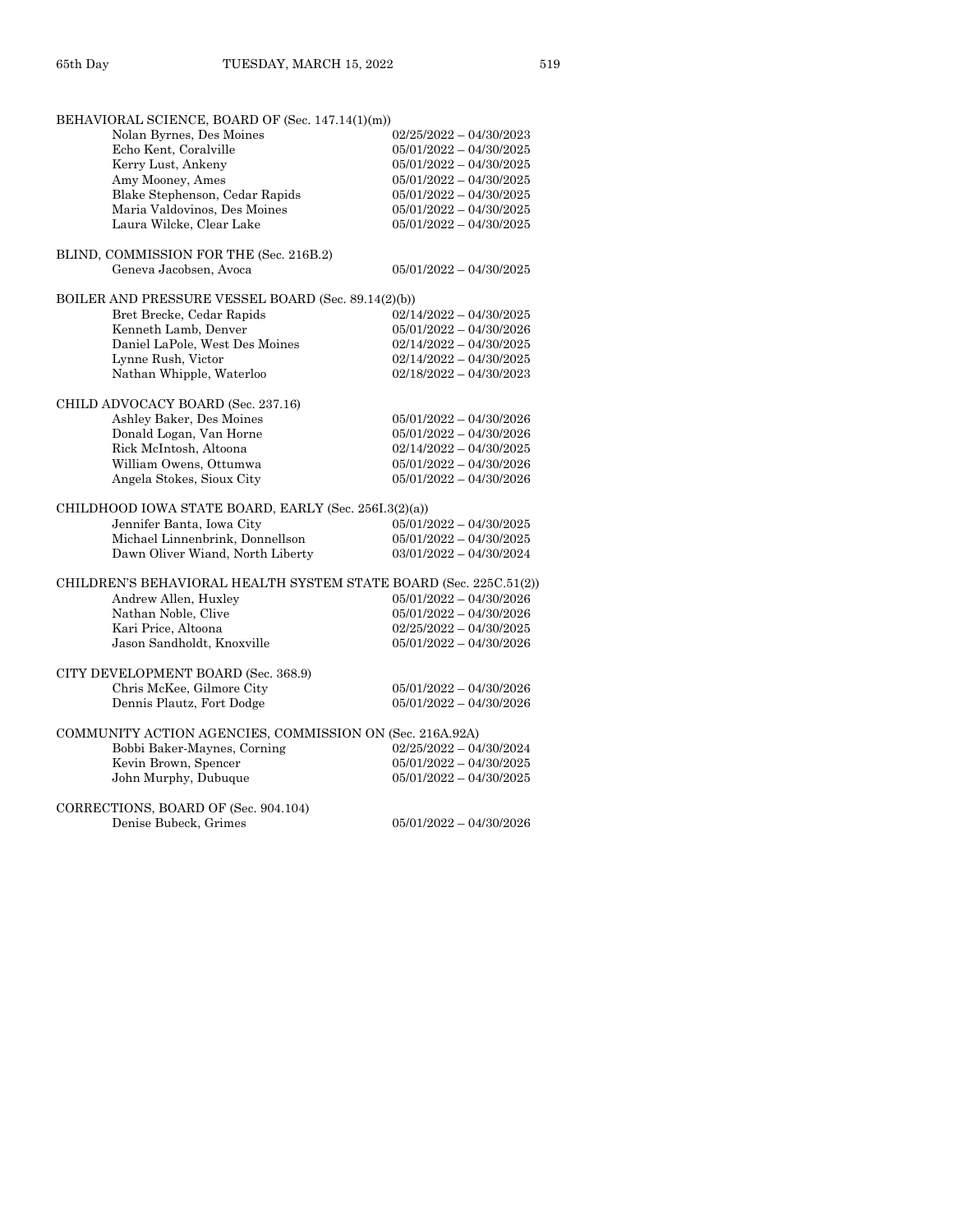| COSMETOLOGY ARTS AND SCIENCES, BOARD OF (Sec. 147.14(1)(n)) |                           |
|-------------------------------------------------------------|---------------------------|
| Jeremy Kemp, Burlington                                     | $05/01/2022 - 04/30/2025$ |
| Joshua Spencer, Waukee                                      | $02/14/2022 - 04/30/2024$ |
|                                                             |                           |
| COUNTY FINANCE COMMITTEE (Sec. 333A.2(2))                   |                           |
| Jenny Blankenship, Clive                                    |                           |
|                                                             | $02/14/2022 - 04/30/2025$ |
|                                                             |                           |
| CREDIT UNION REVIEW BOARD (Sec. 533.107(2))                 |                           |
| Tyler Campbell, Des Moines                                  | $05/01/2022 - 04/30/2025$ |
| Jordan Hensley, Webster City                                | $05/01/2022 - 04/30/2025$ |
| Jami Weems, Pleasant Hill                                   | $05/01/2022 - 04/30/2025$ |
|                                                             |                           |
| DEAF SERVICES, COMMISSION OF (Sec. 216A.113)                |                           |
| Tina Caloud, Council Bluffs                                 | $02/14/2022 - 04/30/2024$ |
| Bruce Kawahara, West Des Moines                             | $02/25/2022 - 04/30/2024$ |
|                                                             |                           |
|                                                             |                           |
| DENTISTRY, BOARD OF (Sec. 147.14(1)(d))                     |                           |
| Gregory Ceraso, Johnston                                    | $05/01/2022 - 04/30/2025$ |
| Lisa Holst, West Des Moines                                 | $05/01/2022 - 04/30/2025$ |
| Thomas Peek, Cedar Rapids                                   | $05/01/2022 - 04/30/2025$ |
|                                                             |                           |
| DIETETICS, BOARD OF (Sec. 147.14(1)(k))                     |                           |
| Julie Eichenberger, Iowa City                               | $05/01/2022 - 04/30/2025$ |
| Philip Pitzen, Urbandale                                    | $02/25/2022 - 04/30/2023$ |
| Nicholas Rouse, Urbandale                                   | $02/25/2022 - 04/30/2024$ |
|                                                             |                           |
|                                                             |                           |
| DISABILITIES, COMMISSION OF PERSONS WITH (Sec. 216A.74)     |                           |
| Jessica Fasselius, Clive                                    | $05/01/2022 - 04/30/2026$ |
| Adam Koch, Grimes (Reappt.)                                 | $05/01/2022 - 04/30/2026$ |
| Clint Sargent, Missouri Valley                              | $05/01/2022 - 04/30/2026$ |
| Beth Wilde, Mitchellville                                   | $05/01/2022 - 04/30/2026$ |
|                                                             |                           |
| DRUG POLICY ADVISORY COUNCIL (Sec. 80E.2(2))                |                           |
| Jason Feaker, Dike                                          | $05/01/2022 - 04/30/2026$ |
| David McDaniel, Eldora                                      | $05/01/2022 - 04/30/2026$ |
|                                                             |                           |
| ECONOMIC DEVELOPMENT AUTHORITY (Sec. 15.105(2))             |                           |
| Doug Boone, Sioux Center                                    | $05/01/2022 - 04/30/2026$ |
| Mark Kittrell, Cedar Falls                                  | $05/01/2022 - 04/30/2026$ |
|                                                             |                           |
| Pankaj Monga, Marion                                        | $05/01/2022 - 04/30/2026$ |
| Jennifer Steffensmeier, Pilot Grove                         | $05/01/2022 - 04/30/2026$ |
|                                                             |                           |
| EDUCATION, STATE BOARD OF (Sec. 256.3)                      |                           |
| Cindy Dietz, Cedar Rapids                                   | $05/01/2022 - 04/30/2028$ |
| Cassandra Halls, Carlisle                                   | $05/01/2022 - 04/30/2028$ |
| Nathan Peterson, Iowa City                                  | $02/14/2022 - 04/30/2024$ |
|                                                             |                           |
| EDUCATIONAL EXAMINERS, BOARD OF (Sec. 272.3(2))             |                           |
| Kathy Behrens, Carroll                                      | $05/01/2022 - 04/30/2026$ |
| Timothy McKinney, St. Charles                               | $05/01/2022 - 04/30/2026$ |
|                                                             |                           |
|                                                             |                           |
|                                                             |                           |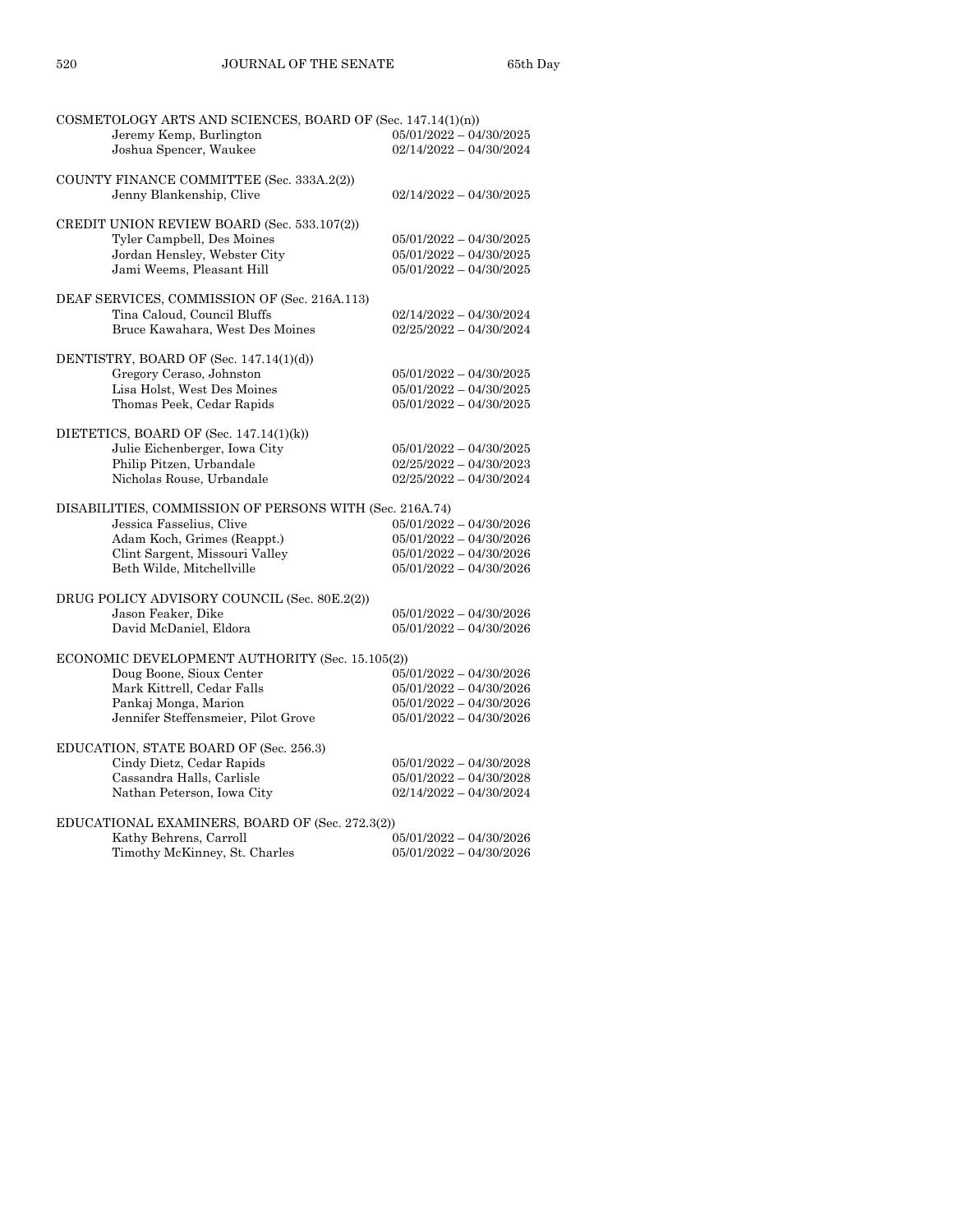| ELECTRICAL EXAMINING BOARD (Sec. 103.2)                       |                                                        |
|---------------------------------------------------------------|--------------------------------------------------------|
| Colby Black, Rhodes                                           | $05/01/2022 - 04/30/2025$                              |
| Sara Fasching, Ottumwa (Reappt.)                              | $05/01/2022 - 04/30/2025$                              |
| Jonathan Gettler, Cedar Rapids                                | $05/01/2022 - 04/30/2025$                              |
| Jeremy Price, Cedar Rapids                                    | $02/14/2022 - 04/30/2024$                              |
| ELEVATOR SAFETY BOARD (Sec. 89A.13(2))                        |                                                        |
| Candace Biddle, Des Moines (Reappt.)                          | $05/01/2022 - 04/30/2026$                              |
| Craig Clabaugh, Urbandale                                     | $05/01/2022 - 04/30/2026$                              |
| Kerry Dixon, Iowa City                                        | $02/14/2022 - 04/30/2025$                              |
| Troy Tilleraas, Waverly                                       | $05/01/2022 - 04/30/2026$                              |
| Michael Wallace, Ankeny                                       | $02/14/2022 - 04/30/2025$                              |
| EMPLOYMENT APPEAL BOARD (Sec. 10A.601(2))                     |                                                        |
| James Strohman, Ames                                          | $05/01/2022 - 04/30/2028$                              |
| ENGINEERING AND LAND SURVEYING EXAMINING BOARD (Sec. 542B.3)  |                                                        |
| Paul Herold, Fort Atkinson                                    | $05/01/2022 - 04/30/2025$                              |
| Jack Jones, Mondamin                                          | $05/01/2022 - 04/30/2025$                              |
|                                                               |                                                        |
| ENHANCE IOWA BOARD (Sec. 15F.102(3)(b))                       |                                                        |
| Rita Frahm, Galva                                             | $05/01/2022 - 04/30/2025$                              |
| Brad Leeper, Cedar Falls                                      | $05/01/2022 - 04/30/2025$                              |
| Steve Roesner, Orange City                                    | $02/24/2022 - 04/30/2023$                              |
| Valerie Van Kooten, Pella                                     | $05/01/2022 - 04/30/2025$                              |
| Mary Wells, Rathbun                                           | $05/01/2022 - 04/30/2025$                              |
|                                                               |                                                        |
| ETHICS AND CAMPAIGN DISCLOSURE BOARD, IOWA (Sec. 68B.32)      |                                                        |
| Daniel Jessop, Williamsburg                                   | $05/01/2022 - 04/30/2028$                              |
| Leah Rodenberg, Marion                                        | $05/01/2022 - 04/30/2028$                              |
| GRAIN INDEMNITY FUND BOARD, IOWA (Sec. 203D.4)                |                                                        |
| Rhonda Shelman, Washington                                    | $05/01/2022 - 04/30/2025$                              |
| Michael Winter, New Hampton                                   | $05/01/2022 - 04/30/2025$                              |
| GREAT PLACES BOARD, IOWA (Sec. 303.3C(2)(b))                  |                                                        |
| Ryan Bosch, Cedar Rapids                                      | $05/01/2022 - 04/30/2025$                              |
| Barbara Determan, Early                                       | $05/01/2022 - 04/30/2025$                              |
| Duane Hagerty, Dubuque                                        | $02/28/2022 - 04/30/2024$                              |
| Darryl High, Cedar Rapids                                     | $05/01/2022 - 04/30/2025$                              |
| Jacque Rahe, Dyersville                                       | $05/01/2022 - 04/30/2025$                              |
|                                                               |                                                        |
| HEALTHY AND WELL KIDS IN IOWA (HAWK-I) BOARD (Sec. 514I.5(2)) |                                                        |
| Shawn Garrington, Wellsburg<br>Mary Nelle Trefz, Des Moines   | $05/01/2022 - 04/30/2024$<br>$05/01/2022 - 04/30/2024$ |
|                                                               |                                                        |
| HEARING AID SPECIALISTS, BOARD OF (Sec. 147.14(1)(v))         |                                                        |
| Rick Knudson, Clear Lake                                      | $02/14/2022 - 04/30/2024$                              |
| Molly Parker, Bettendorf                                      | $05/01/2022 - 04/30/2025$                              |
| Tricia Veik, Clive                                            | $05/01/2022 - 04/30/2025$                              |
|                                                               |                                                        |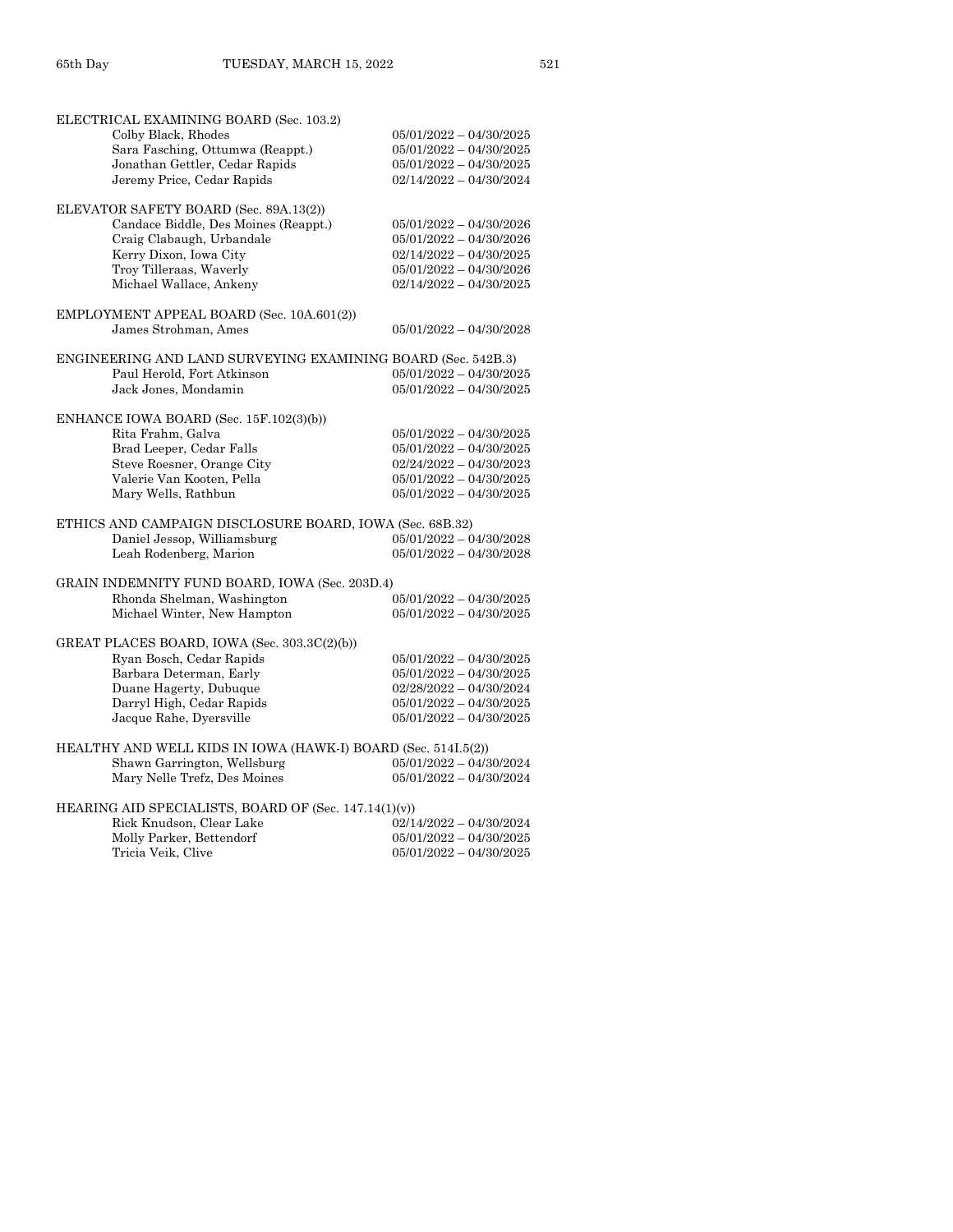| HIGHER EDUCATION LOAN AUTHORITY, IOWA (Sec. 261A.6)           |                           |
|---------------------------------------------------------------|---------------------------|
| Randy Fehr, Washington                                        | $05/01/2022 - 04/30/2028$ |
|                                                               |                           |
| INTERIOR DESIGN EXAMINING BOARD (Sec. 544C.2)                 |                           |
| Amy Guhl, West Branch                                         | $05/01/2022 - 04/30/2025$ |
| Todd Mithelman, Johnston                                      | $05/01/2022 - 04/30/2025$ |
|                                                               |                           |
| IOWA PUBLIC EMPLOYEES' RETIREMENT SYSTEM, INVESTMENT BOARD OF |                           |
| THE (Sec. 97B.8A(4)(2)(d))                                    |                           |
| Tami Loge, Granger                                            | $05/01/2022 - 04/30/2028$ |
|                                                               |                           |
| JUDICIAL NOMINATING COMMISSION, STATE (Sec. 46.1)             |                           |
| Gwendolyn (Gwen) Ecklund, Denison                             | $05/01/2022 - 04/30/2026$ |
| Jeremy Kidd, Polk City                                        | $05/01/2022 - 04/30/2028$ |
| Kathleen Law, Des Moines                                      | $05/01/2022 - 04/30/2028$ |
|                                                               | $05/01/2022 - 04/30/2028$ |
| Derek Muller, Iowa City                                       |                           |
|                                                               |                           |
| JUSTICE ADVISORY BOARD (Sec. 216A.132(1)(a))                  |                           |
| Dee Sandquist, Fairfield                                      | $02/25/2022 - 04/30/2023$ |
| Monique Scarlett, Sioux City                                  | $02/18/2022 - 04/30/2023$ |
|                                                               |                           |
| LANDSCAPE ARCHITECTURAL EXAMINING BOARD (Sec. 544B.3)         |                           |
| Colleen Byrnes, Osage                                         | $02/25/2022 - 04/30/2023$ |
| M. Martz, Ames                                                | $05/01/2022 - 04/30/2025$ |
| Brenda Nelson, Iowa City                                      | $05/01/2022 - 04/30/2025$ |
|                                                               |                           |
| LATINO AFFAIRS, COMMISSION OF (Sec. 216A.12)                  |                           |
| Jose Ayala, Williamsburg (Reappt.)                            | $05/01/2022 - 04/30/2026$ |
| Juan Himar Hernandez, Ottumwa (Reappt.)                       | $05/01/2022 - 04/30/2026$ |
| Isabel Yanez, Urbandale                                       | $05/01/2022 - 04/30/2026$ |
|                                                               |                           |
| LAW ENFORCEMENT ACADEMY COUNCIL, IOWA (Sec. 80B.6)            |                           |
| Gene Beinke, Clinton                                          | $05/01/2022 - 04/30/2026$ |
| Tiffany Hamilton-Howell, Mason City                           | $05/01/2022 - 04/30/2026$ |
| Ricardo Martinez II, Nevada                                   | $05/01/2022 - 04/30/2026$ |
| Elizabeth Quinn, Nevada                                       | $02/14/2022 - 04/30/2023$ |
|                                                               |                           |
| LOTTERY AUTHORITY BOARD OF DIRECTORS, IOWA (Sec. 99G.8)       |                           |
| Sherrae Hanson, West Des Moines                               | $05/01/2022 - 04/30/2026$ |
| Dana Wingert, Des Moines                                      | $05/01/2022 - 04/30/2026$ |
|                                                               |                           |
| MASSAGE THERAPY, BOARD OF (Sec. $147.14(1)(q)$ )              |                           |
| Douglas Dollison, Ankeny                                      | $05/01/2022 - 04/30/2025$ |
| Amy Heinz, Des Moines                                         | $05/01/2022 - 04/30/2025$ |
| Jacob Schrader, Des Moines                                    | $02/18/2022 - 04/30/2023$ |
| LeAnn Stevens, Altoona                                        | $05/01/2022 - 04/30/2025$ |
|                                                               |                           |
| MEDICINE, BOARD OF (Sec. 147.14(1)(b))                        |                           |
| Eugene Cherny, Des Moines                                     |                           |
|                                                               | $05/01/2022 - 04/30/2025$ |
| Rose Kleyweg Mitchell, Clive                                  | $05/01/2022 - 04/30/2025$ |
| Jason Meyers, Clive                                           | $02/28/2022 - 04/30/2024$ |
|                                                               |                           |
|                                                               |                           |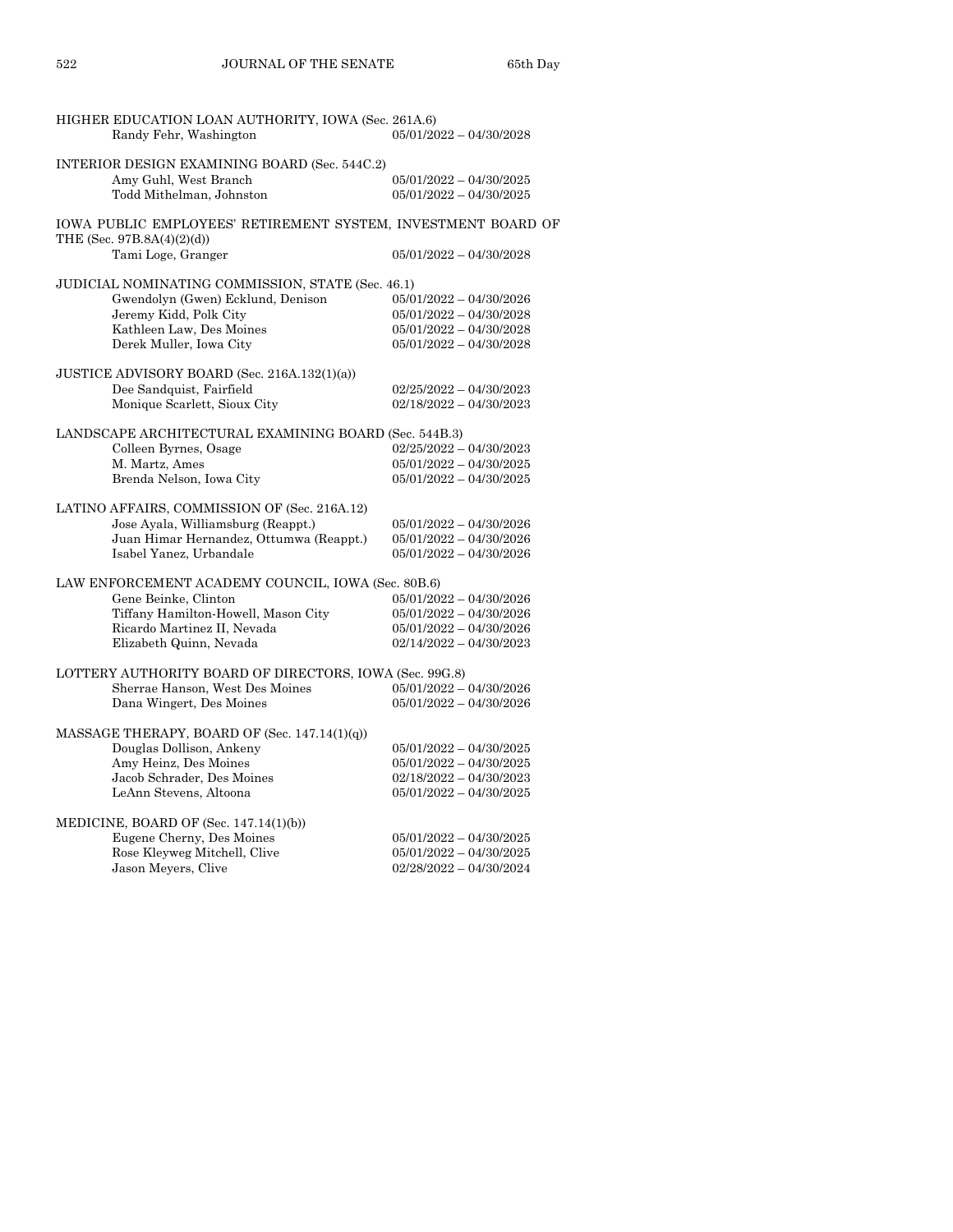| Vickie Pyevich, Bettendorf<br>Joyce Vista-Wayne, Clive                                                                                                                                                                       | $05/01/2022 - 04/30/2025$<br>$05/01/2022 - 04/30/2025$                                                                                                                     |
|------------------------------------------------------------------------------------------------------------------------------------------------------------------------------------------------------------------------------|----------------------------------------------------------------------------------------------------------------------------------------------------------------------------|
| MENTAL HEALTH AND DISABILITY SERVICES COMMISSION (Sec. 225C.5)<br>Betsy Akin, Corning<br>Teresa Daubitz, Cedar Rapids<br>Sue Gehling, Breda<br>Jack Seward, Jr., Washington<br>Cory Turner, Cherokee<br>Kenneth Wayne, Clive | $05/01/2022 - 04/30/2025$<br>$05/01/2022 - 04/30/2025$<br>$02/18/2022 - 04/30/2024$<br>$02/25/2022 - 04/30/2023$<br>$05/01/2022 - 04/30/2025$<br>$05/01/2022 - 04/30/2025$ |
| MORTUARY SCIENCE, BOARD OF (Sec. $147.14(1)(p)$ )<br>Maria Lundberg, Newton<br>David Moore, Clear Lake                                                                                                                       | $05/01/2022 - 04/30/2025$<br>05/01/2022 - 04/30/2025                                                                                                                       |
| NATIVE AMERICAN AFFAIRS, COMMISSION OF (Sec. 216A.162)<br>John Big Eagle Jr., Sioux City                                                                                                                                     | $02/18/2022 - 04/30/2025$                                                                                                                                                  |
| NURSING, BOARD OF (Sec. 147.14(1)(c))<br>Jacklyn Barber, Sioux City<br>Brian Feist, Johnston<br>Gordon Goettsch, Manchester<br>Casey Kenneavy, Cedar Rapids                                                                  | $05/01/2022 - 04/30/2025$<br>$05/01/2022 - 04/30/2025$<br>$05/01/2022 - 04/30/2025$<br>$02/14/2022 - 04/30/2023$                                                           |
| NURSING HOME ADMINISTRATORS, BOARD OF (Sec. 147.14(1)(w))<br>Patricia Ross, Coralville<br>Tracy Trotter, Fort Dodge<br>Devon Wood, New Market                                                                                | $05/01/2022 - 04/30/2025$<br>$05/01/2022 - 04/30/2025$<br>$02/14/2022 - 04/30/2024$                                                                                        |
| OPTOMETRY, BOARD OF (Sec. 147.14(1)(f))<br>Matthew Howie, Grimes<br>Heidi Wood, North Liberty                                                                                                                                | $05/01/2022 - 04/30/2025$<br>$05/01/2022 - 04/30/2025$                                                                                                                     |
| PAROLE, BOARD OF (Sec. 904A.3)<br>William Bushell, Des Moines<br>Meredith Lamberti, Ankeny (Reappt.)                                                                                                                         | $05/01/2022 - 04/30/2026$<br>$05/01/2022 - 04/30/2026$                                                                                                                     |
| PAROLE, CHAIRPERSON OF THE BOARD OF (Sec. 904A.3)<br>William Bushell, Des Moines                                                                                                                                             | $05/01/2022$ – Pleasure of the Governor                                                                                                                                    |
| PHARMACY, BOARD OF (Sec. 147.14(1)(e))<br>Robert Egeland, Urbandale<br>Dane Nealson, Nevada<br>Joan Skogstrom, Urbandale<br>Kathryn (Kathy) Stone, Missouri Valley                                                           | $02/14/2022 - 04/30/2023$<br>$05/01/2022 - 04/30/2025$<br>$05/01/2022 - 04/30/2025$<br>$05/01/2022 - 04/30/2025$                                                           |
| PHYSICAL AND OCCUPATIONAL THERAPY, BOARD OF (Sec. 147.14(1)(j))<br>Holly Little, Waverly<br>Brett Speirs, Waukee                                                                                                             | $05/01/2022 - 04/30/2025$<br>$05/01/2022 - 04/30/2025$                                                                                                                     |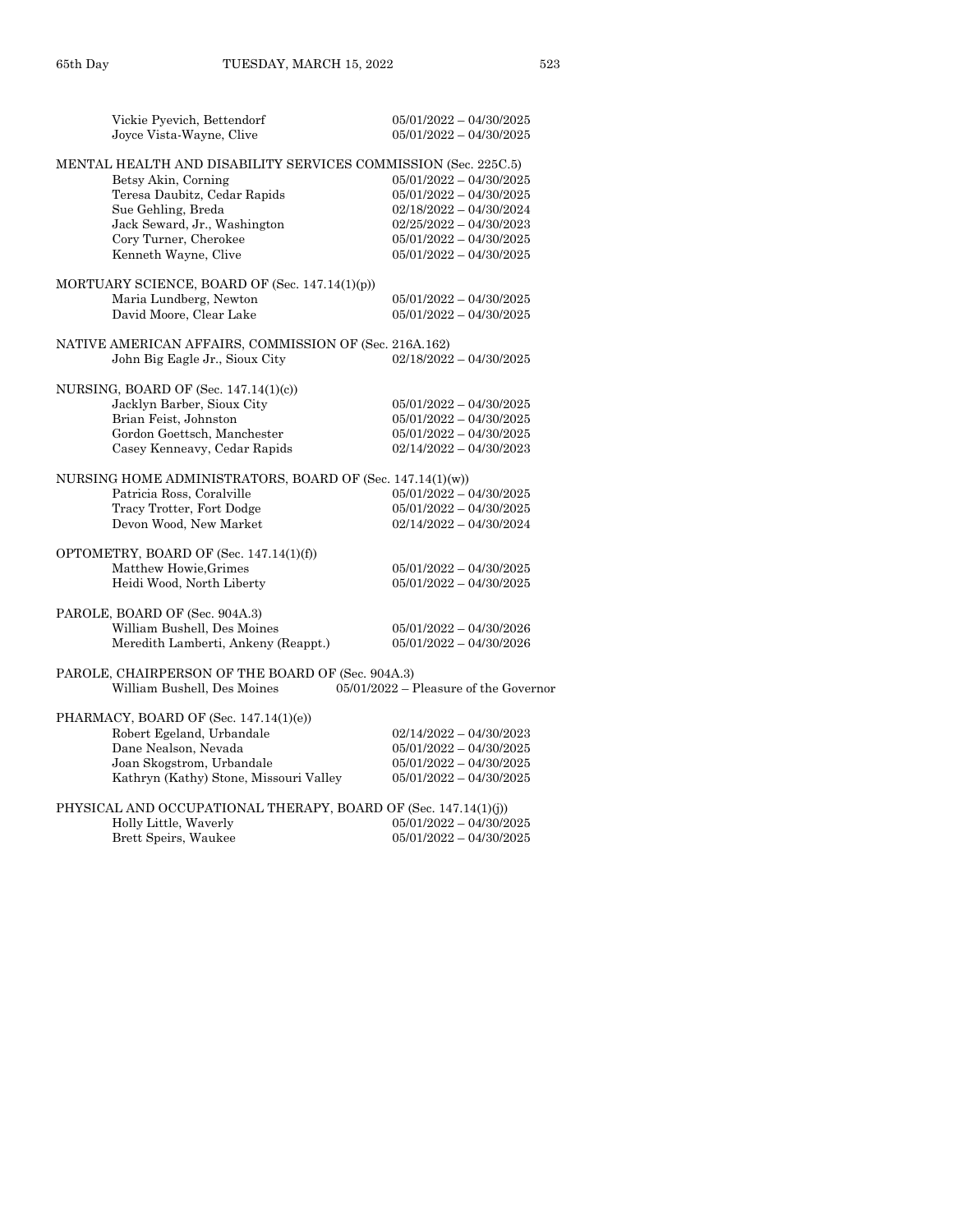| PHYSICIAN ASSISTANTS, BOARD OF (Sec. 147.14(1)(l))                              |                                         |
|---------------------------------------------------------------------------------|-----------------------------------------|
| Mona Alqulali, Clinton                                                          | $02/25/2022 - 04/30/2023$               |
| Kevin de Regnier, Winterset                                                     | 05/01/2022 - 04/30/2025                 |
| Laura Delaney, Ankeny                                                           | $05/01/2022 - 04/30/2025$               |
| Amber Houge, Estherville                                                        | $05/01/2022 - 04/30/2025$               |
| Michael Schnurr, Roland                                                         | 05/01/2022 - 04/30/2025                 |
|                                                                                 |                                         |
| PLUMBING AND MECHANICAL SYSTEMS BOARD (Sec. 105.3(3))                           | $02/25/2022 - 04/30/2023$               |
| Kiya Boozell, Des Moines                                                        | $05/01/2022 - 04/30/2025$               |
| Mike O'Day, Davenport                                                           |                                         |
| Shon Smith, Melbourne<br>Randy Watts, Atlantic                                  | $02/25/2022 - 04/30/2023$               |
| Matthew Wyant, Crescent                                                         | $02/25/2022 - 04/30/2024$               |
|                                                                                 | $05/01/2022 - 04/30/2025$               |
| PODIATRY, BOARD OF (Sec. 147.14(1)(s))                                          |                                         |
| Theresa Hughes, Dubuque                                                         | 05/01/2022 - 04/30/2025                 |
| Eugene Nassif, Jr., Cedar Rapids                                                | 05/01/2022 - 04/30/2025                 |
| Kelsey Sukovaty, Marshalltown (Reappt.)                                         | $05/01/2022 - 04/30/2025$               |
|                                                                                 |                                         |
| PSYCHOLOGY, BOARD OF (Sec. 147.14(1)(g))                                        |                                         |
| Justin Rhode, Des Moines                                                        | $05/01/2022 - 04/30/2025$               |
| Lisa Streyffeler, Clive                                                         | $05/01/2022 - 04/30/2025$               |
| Sara Swansen, Johnston                                                          | $02/18/2022 - 04/30/2023$               |
| PUBLIC EMPLOYMENT RELATIONS BOARD, CHAIR AND MEMBER OF THE<br>(Sec. 20.5(1)(c)) |                                         |
| Erik Helland, Des Moines (Reappt.)                                              | $05/01/2022 - 04/30/2026$               |
| PUBLIC INFORMATION BOARD, IOWA (Sec. 23.3)                                      |                                         |
| Daniel Breitbarth, Des Moines                                                   | $05/01/2022 - 04/30/2026$               |
| Emil Giovannetti, Urbandale                                                     | $05/01/2022 - 04/30/2026$               |
| James McCrea, Pleasant Hill                                                     | $05/01/2022 - 04/30/2026$               |
| Monica McHugh, Zwingle                                                          | $05/01/2022 - 04/30/2026$               |
| Jackie Schmillen, Urbandale                                                     | $05/01/2022 - 04/30/2026$               |
|                                                                                 |                                         |
| PUBLIC SAFETY PEACE OFFICERS' RETIREMENT, ACCIDENT, AND DISABILITY              |                                         |
| SYSTEM, BOARD OF TRUSTEES OF THE IOWA DEPARTMENT OF (Sec. 97A.5(5))             |                                         |
| Mark Oiler, Urbandale                                                           | $05/01/2022 - 04/30/2024$               |
|                                                                                 |                                         |
| RACING AND GAMING COMMISSION, STATE (Sec. 99D.5)                                |                                         |
| Julie Andres, Okoboji                                                           | $05/01/2022$ – Pleasure of the Governor |
| REAL ESTATE APPRAISER EXAMINING BOARD (Sec. 543D.4(2))                          |                                         |
| Jonathan Bodwell, Des Moines                                                    | $02/14/2022 - 04/30/2024$               |
| Loretta Laubach, Sanborn                                                        | $05/01/2022 - 04/30/2025$               |
| Cody Seeley, Clinton                                                            | 05/01/2022 - 04/30/2025                 |
| REAL ESTATE COMMISSION (Sec. 543B.8)                                            |                                         |
| Susan Clark, Des Moines                                                         | $05/01/2022 - 04/30/2025$               |
| Mitchell Kearns, Des Moines                                                     | $05/01/2022 - 04/30/2024$               |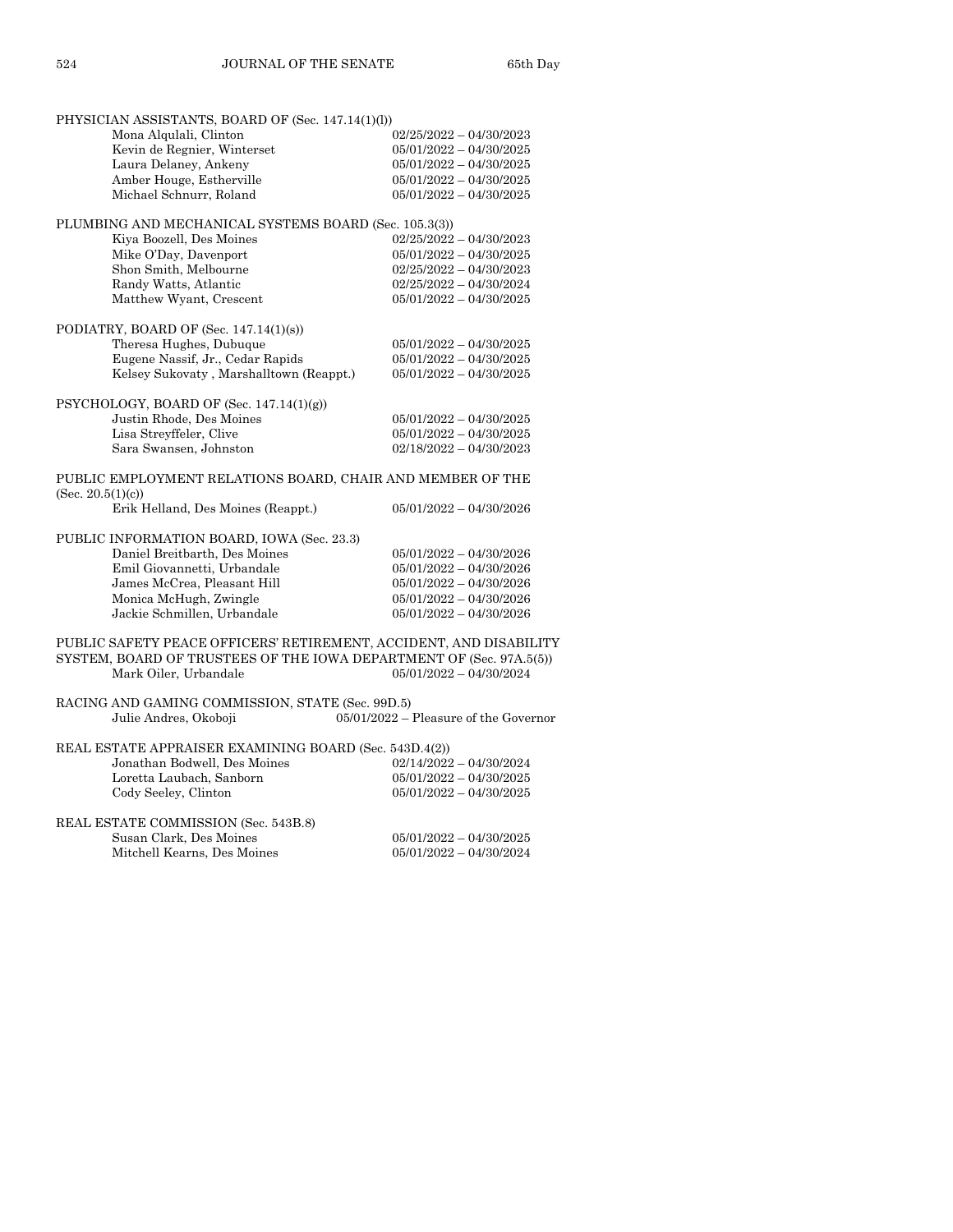| RESPIRATORY CARE AND POLYSOMNOGRAPHY, BOARD OF (Sec. 147.14(1)(0))              |                                                        |
|---------------------------------------------------------------------------------|--------------------------------------------------------|
| Cynthia Duncan, Sioux City                                                      | $05/01/2022 - 04/30/2025$                              |
| Thomas Graham, Cedar Falls                                                      | $02/18/2022 - 04/30/2024$                              |
| Benjamin Jagow, Urbandale                                                       | $02/14/2022 - 04/30/2024$                              |
| SCHOOL BUDGET REVIEW COMMITTEE (Sec. 257.30)                                    |                                                        |
| Patricia Schroeder, Ankeny                                                      | $05/01/2022 - 04/30/2025$                              |
| Leland Tack, Johnston                                                           | $05/01/2022 - 04/30/2025$                              |
| SIGN LANGUAGE INTERPRETERS AND TRANSLITERATORS, BOARD OF<br>(Sec. 147.14(1)(u)) |                                                        |
| Sarah Boury, Ankeny                                                             | $02/14/2022 - 04/30/2024$                              |
| Amanda Gallant, Des Moines                                                      | $05/01/2022 - 04/30/2025$                              |
| Dylan Heuer, Clive                                                              | $02/14/2022 - 04/30/2024$                              |
| SOCIAL WORK, BOARD OF (Sec. $147.14(1)(t)$ )<br>Aaron Culley, Cedar Falls       | $05/01/2022 - 04/30/2025$                              |
|                                                                                 |                                                        |
| SOIL CONSERVATION AND WATER QUALITY COMMITTEE, STATE<br>(Sec. $161A.4(4)(a)$ )  |                                                        |
| Dennis Carlson, Hampton                                                         | $05/01/2022 - 04/30/2028$                              |
| SPEECH PATHOLOGY AND AUDIOLOGY, BOARD OF (Sec. 147.14(1)(i))                    |                                                        |
| Jordan Cook, Nevada                                                             | $02/14/2022 - 04/30/2024$                              |
| Kevin Kock, Davenport                                                           | $05/01/2022 - 04/30/2025$                              |
| Stacy Robinson, Iowa City                                                       | $05/01/2022 - 04/30/2025$                              |
| TELECOMMUNICATIONS AND TECHNOLOGY COMMISSION, IOWA<br>(Sec. 8D.3(2)(a))         |                                                        |
| Bob Holz, Clive                                                                 | $05/01/2022 - 04/30/2028$                              |
| TOBACCO USE PREVENTION AND CONTROL, COMMISSION ON                               |                                                        |
| (Sec. 142A.3(3)(a))                                                             |                                                        |
| Lorene Mein, Ankeny                                                             | $05/01/2022 - 04/30/2025$<br>$05/01/2022 - 04/30/2025$ |
| Robert Nichols, Waterloo<br>Bridget Saffold, Waterloo                           | $05/01/2022 - 04/30/2025$                              |
|                                                                                 |                                                        |
| TRANSPORTATION COMMISSION, STATE (Sec. 307A.1A)                                 |                                                        |
| Raymond Gaesser, Corning                                                        | $07/01/2022 - 06/30/2026$                              |
| Linda Juckette, Cumming                                                         | $07/01/2022 - 06/30/2026$                              |
| VETERANS AFFAIRS, COMMISSION OF (Sec. 35A.2)                                    |                                                        |
| Elizabeth Ledvina, Toledo                                                       | $05/01/2022 - 04/30/2026$                              |
| George Mosby, Boone (Reappt.)                                                   | $05/01/2022 - 04/30/2026$                              |
| Carol Whitmore, Des Moines                                                      | $05/01/2022 - 04/30/2026$                              |
| VETERANS AFFAIRS, EXECUTIVE DIRECTOR OF THE IOWA DEPARTMENT OF<br>(Sec. 35A.8)  |                                                        |
| Steven Lukan, West Des Moines                                                   | $11/20/2021$ – Pleasure of the Governor                |
| VETERINARY MEDICINE, IOWA BOARD OF (Sec. 169.5(1)(a))                           |                                                        |
| Scott Shuey, Corning                                                            | $05/01/2022 - 04/30/2025$                              |
|                                                                                 |                                                        |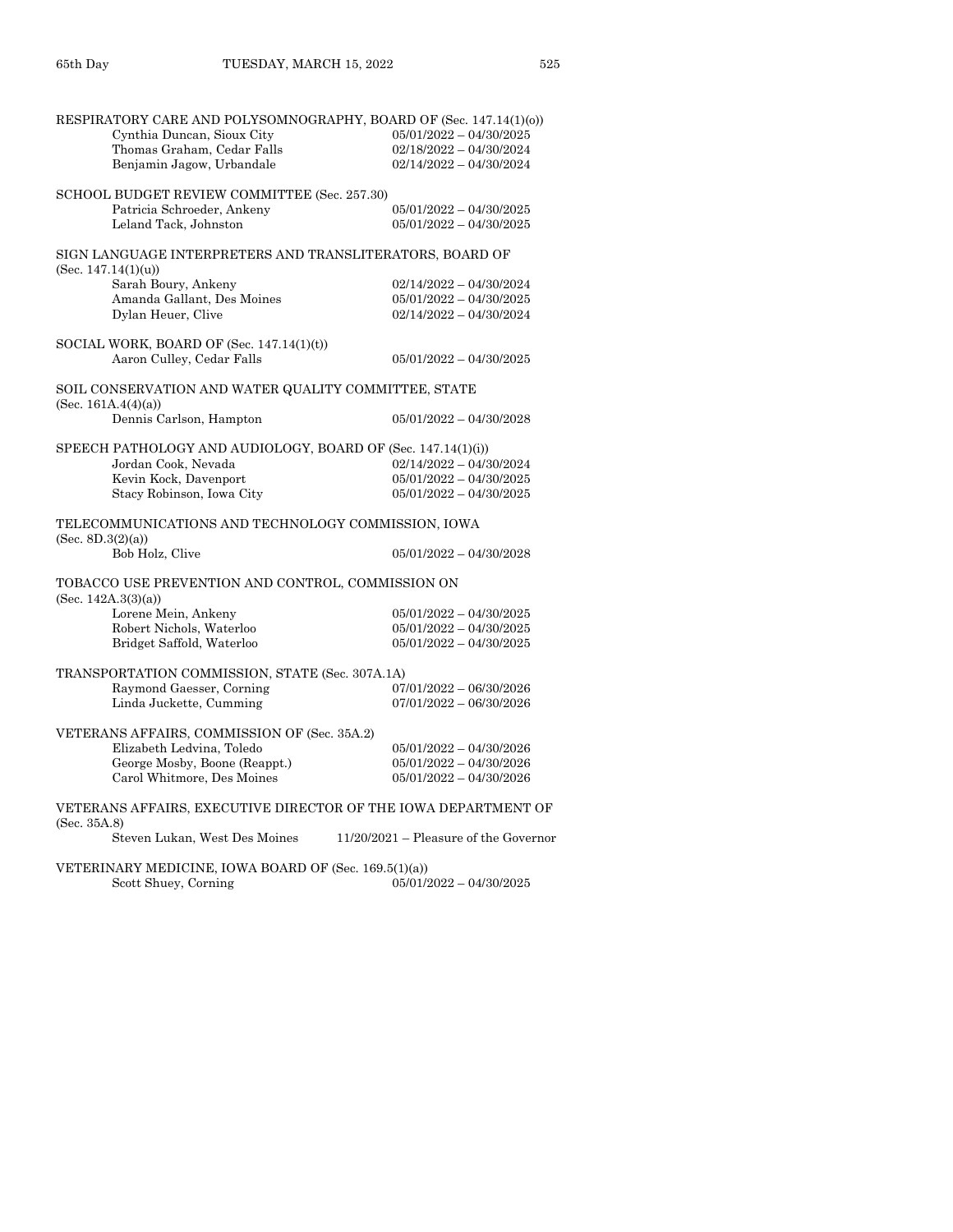#### WOMEN, COMMISSION ON THE STATUS OF (Sec. 216A.53)

| $05/01/2022 - 04/30/2026$ |
|---------------------------|
| $05/01/2022 - 04/30/2026$ |
| $05/01/2022 - 04/30/2026$ |
|                           |

WORKFORCE DEVELOPMENT BOARD, IOWA (Sec. 84A.1A(1)(a)(8))

| Josh Cobbs, Sioux City                   | $02/28/2022 - 04/30/2025$ |
|------------------------------------------|---------------------------|
| Carrie Duncan, New London                | $05/01/2022 - 04/30/2026$ |
| Kellie Gottner, Urbandale                | $05/01/2022 - 04/30/2026$ |
| Rich Kurtenbach, Waterloo                | $05/01/2022 - 04/30/2026$ |
| Deborah Mauricio, Sioux Center (Reappt.) | $05/01/2022 - 04/30/2026$ |
| Matthew Nicol, Davenport                 | $05/01/2022 - 04/30/2026$ |
|                                          |                           |

BY THE COMMISSION

TERM

RACING AND GAMING COMMISSION, ADMINISTRATOR OF THE STATE (Sec. 99D.6(2))

Brian Ohorilko, Altoona 05/01/2022 – 04/30/2026

The appointments were referred to the committee on **Rules and Administration**.

## REPORT OF THE COMMITTEE ON RULES AND ADMINISTRATION

The committee on Rules and Administration referred the following Governor's appointments to state boards, commissions, and departments to Senate standing committees, as indicated for investigation on March 15, 2022:

#### **AGRICULTURE**

Lyle Borg – Agricultural Development Board

Rhonda Shelman – Iowa Grain Indemnity Fund Board Michael Winter – Iowa Grain Indemnity Fund Board

Dennis Carlson – State Soil Conservation and Water Quality Committee

#### **APPROPRIATIONS**

Rita Frahm – Enhance Iowa Board Brad Leeper – Enhance Iowa Board Steve Roesner – Enhance Iowa Board Valerie Van Kooten – Enhance Iowa Board Mary Wells – Enhance Iowa Board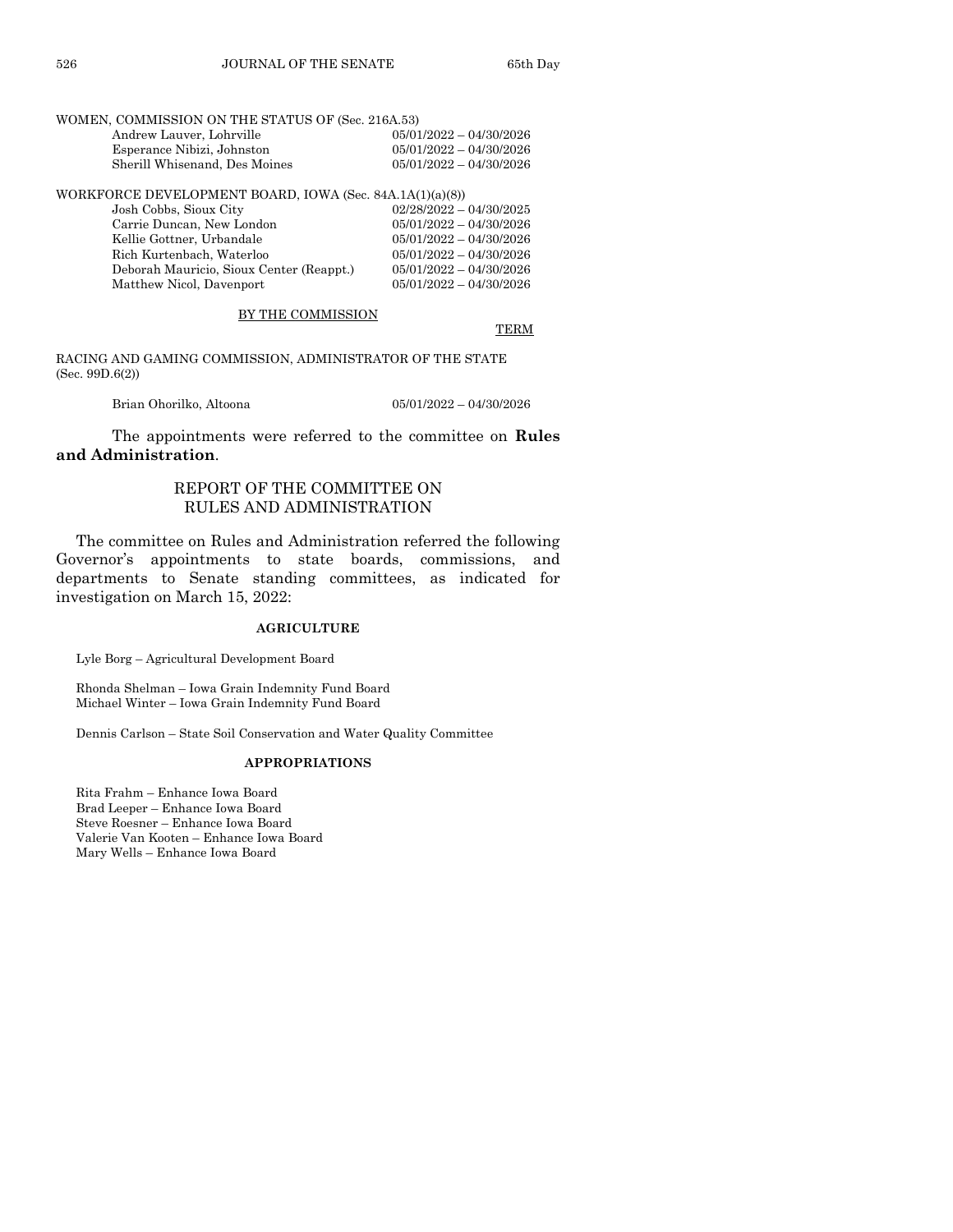#### **COMMERCE**

Tyler Campbell – Credit Union Review Board Jordan Hensley – Credit Union Review Board Jami Weems – Credit Union Review Board

Bob Holz – Iowa Telecommunications and Technology Commission

#### **EDUCATION**

Stephanie Boyle – Iowa Autism Council Pam Gronau – Iowa Autism Council Colin Wixted – Iowa Autism Council Michael Zehr – Iowa Autism Council

Jennifer Banta – Early Childhood Iowa State Board Michael Linnenbrink – Early Childhood Iowa State Board Dawn Oliver Wiand – Early Childhood Iowa State Board

Andrew Allen – Children's Behavioral Health System State Board Nathan Noble – Children's Behavioral Health System State Board Kari Price – Children's Behavioral Health System State Board Jason Sandholdt – Children's Behavioral Health System State Board

Cindy Dietz – State Board of Education Cassandra Halls – State Board of Education Nathan Peterson – State Board of Education

Kathy Behrens – Board of Educational Examiners Timothy McKinney – Board of Educational Examiners

Randy Fehr – Iowa Higher Education Loan Authority

Patricia Schroeder – School Budget Review Committee Leland Tack – School Budget Review Committee

## **HUMAN RESOURCES**

Andrew Jedlicka – Board of Athletic Training Emily Reese – Board of Athletic Training Austin Steil – Board of Athletic Training

Nolan Byrnes – Board of Behavioral Science Echo Kent – Board of Behavioral Science Kerry Lust – Board of Behavioral Science Amy Mooney – Board of Behavioral Science Blake Stephenson – Board of Behavioral Science Maria Valdovinos – Board of Behavioral Science Laura Wilcke – Board of Behavioral Science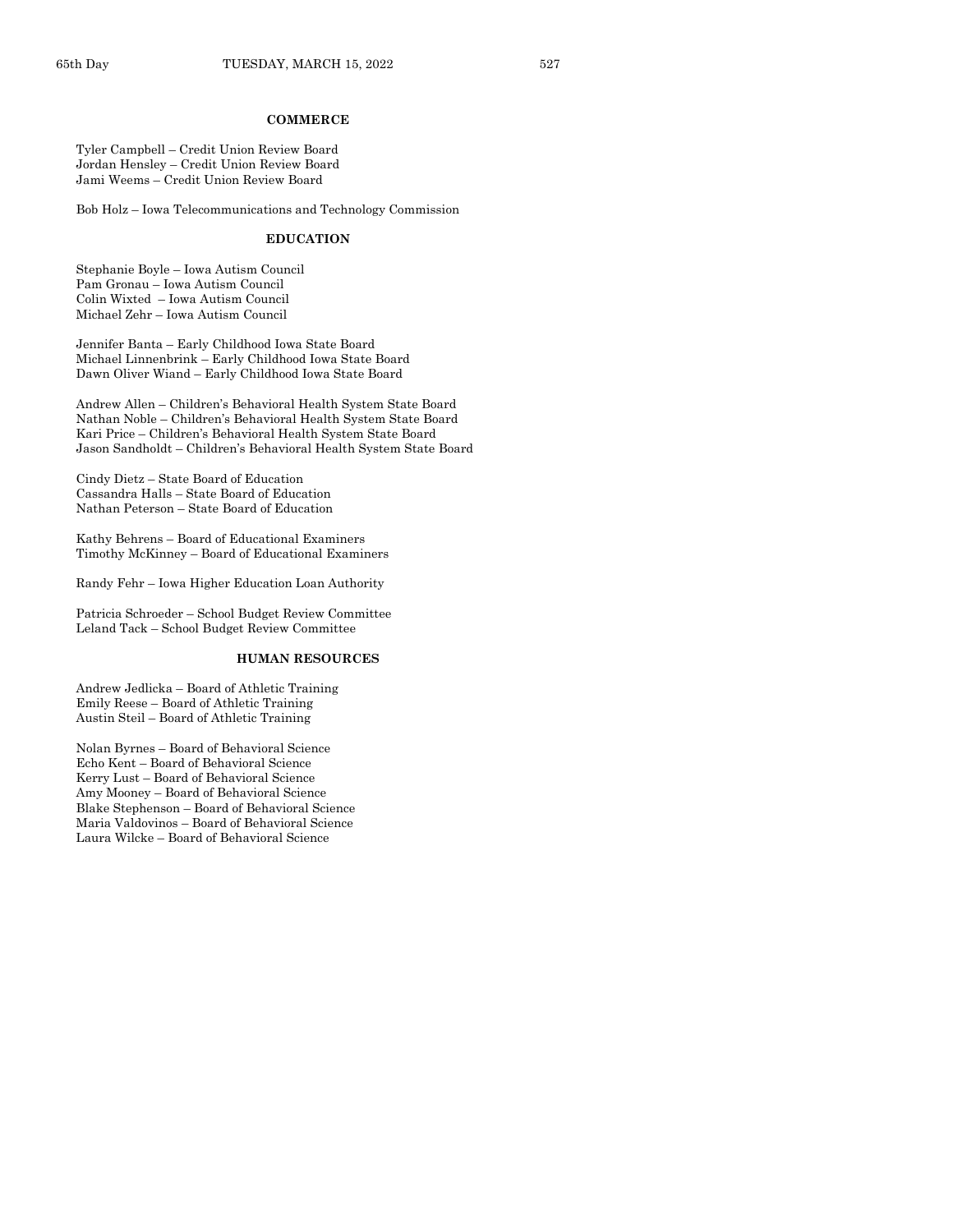Ashley Baker – Child Advocacy Board Donald Logan – Child Advocacy Board Rick McIntosh – Child Advocacy Board William Owens – Child Advocacy Board Angela Stokes – Child Advocacy Board

Jessica Fasselius – Commission of Persons with Disabilities Adam Koch – Commission of Persons with Disabilities Clint Sargent – Commission of Persons with Disabilities Beth Wilde – Commission of Persons with Disabilities

Shawn Garrington – Healthy and Well Kids in Iowa (HAWK-I) Board Mary Nelle Trefz – Healthy and Well Kids in Iowa (HAWK-I) Board

Jose Ayala – Commission of Latino Affairs Juan Himar Hernandez – Commission of Latino Affairs Isabel Yanez – Commission of Latino Affairs

Betsy Akin – Mental Health and Disability Services Commission Teresa Daubitz – Mental Health and Disability Services Commission Sue Gehling – Mental Health and Disability Services Commission Jack Seward, Jr. – Mental Health and Disability Services Commission Cory Turner – Mental Health and Disability Services Commission Kenneth Wayne – Mental Health and Disability Services Commission

Sarah Boury – Board of Sign Language Interpreters and Transliterators Amanda Gallant – Board of Sign Language Interpreters and Transliterators Dylan Heuer – Board of Sign Language Interpreters and Transliterators

Lorene Mein – Commission on Tobacco Use Prevention and Control Robert Nichols – Commission on Tobacco Use Prevention and Control Bridget Saffold – Commission on Tobacco Use Prevention and Control

#### **JUDICIARY**

Denise Bubeck – Board of Corrections

Jason Feaker – Drug Policy Advisory Council David McDaniel – Drug Policy Advisory Council

Gwendolyn (Gwen) Ecklund – State Judicial Nominating Commission Jeremy Kidd – State Judicial Nominating Commission Kathleen Law – State Judicial Nominating Commission Derek Muller – State Judicial Nominating Commission

Dee Sandquist – Justice Advisory Board Monique Scarlett – Justice Advisory Board

Gene Beinke – Iowa Law Enforcement Academy Council Tiffany Hamilton-Howell – Iowa Law Enforcement Academy Council Ricardo Martinez II – Iowa Law Enforcement Academy Council Elizabeth Quinn – Iowa Law Enforcement Academy Council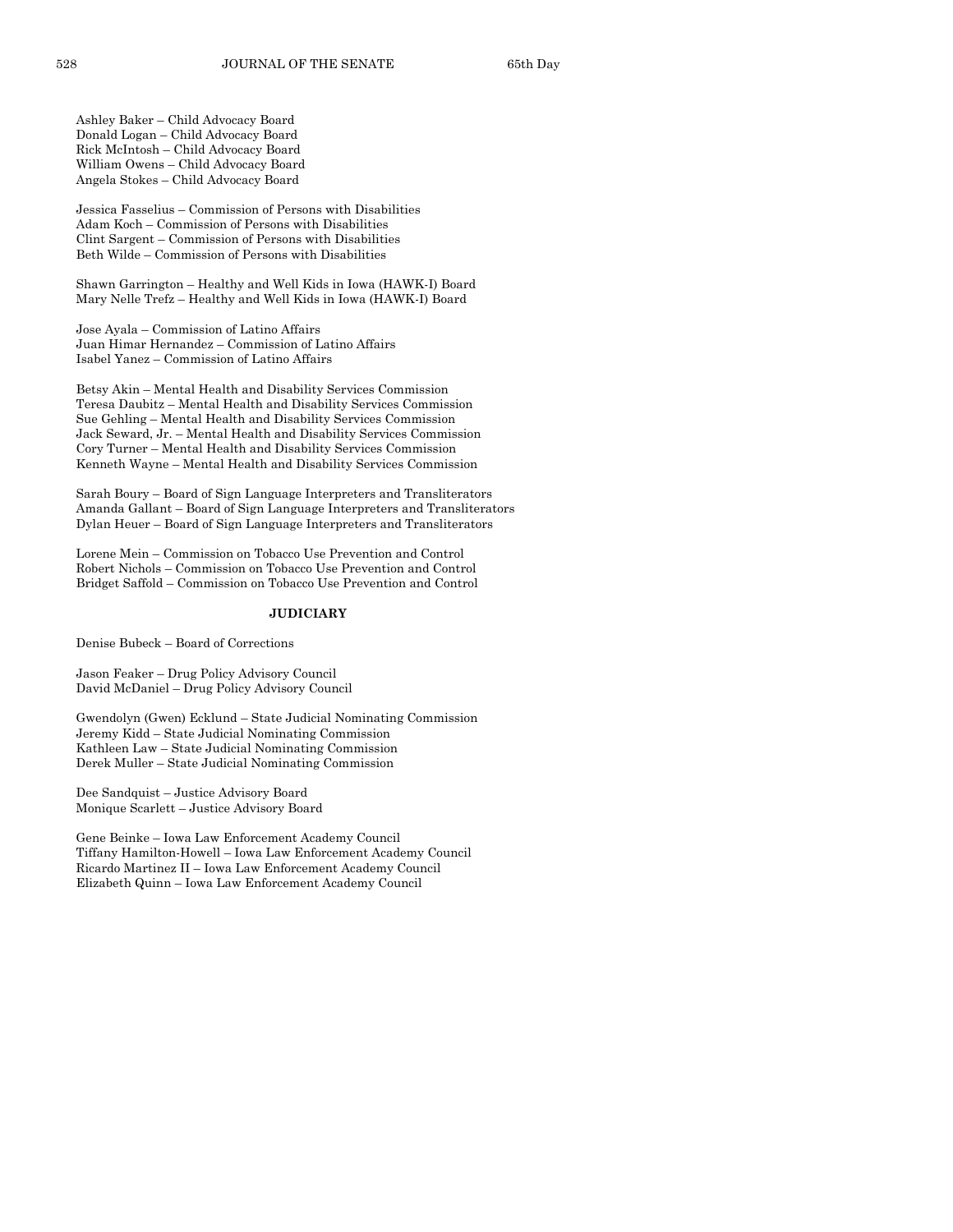William Bushell – Chairperson of the Board of Parole

William Bushell – Board of Parole Meredith Lamberti – Board of Parole

#### **LABOR AND BUSINESS RELATIONS**

James Strohman – Employment Appeal Board

Kiya Boozell – Plumbing and Mechanical Systems Board Mike O'Day – Plumbing and Mechanical Systems Board Shon Smith – Plumbing and Mechanical Systems Board Randy Watts – Plumbing and Mechanical Systems Board Matthew Wyant – Plumbing and Mechanical Systems Board

Erik Helland – Chair and member of the Public Employment Relations Board

Josh Cobbs – Iowa Workforce Development Board Carrie Duncan – Iowa Workforce Development Board Kellie Gottner – Iowa Workforce Development Board Rich Kurtenbach – Iowa Workforce Development Board Deborah Mauricio – Iowa Workforce Development Board Matthew Nicol – Iowa Workforce Development Board

## **LOCAL GOVERNMENT**

Chris McKee – City Development Board Dennis Plautz – City Development Board

Jenny Blankenship – County Finance Committee

#### **STATE GOVERNMENT**

Allen Kockler – Accountancy Examining Board Michelle O'Neill – Accountancy Examining Board Jessica Richter – Accountancy Examining Board

Aaron Sewell – Commission on the Status of African Americans Whitney Smith – Commission on the Status of African Americans

Sara Winkleman – Alcoholic Beverages Commission

Stephen Larson – Administrator of the Alcoholic Beverages Division

Dan Dutcher – Architectural Examining Board

Caleb Lillquist – Commission of Asian and Pacific Islander Affairs Karlai Thornburg – Commission of Asian and Pacific Islander Affairs Shaochen Yu – Commission of Asian and Pacific Islander Affairs

Maureen Hardy – Board of Barbering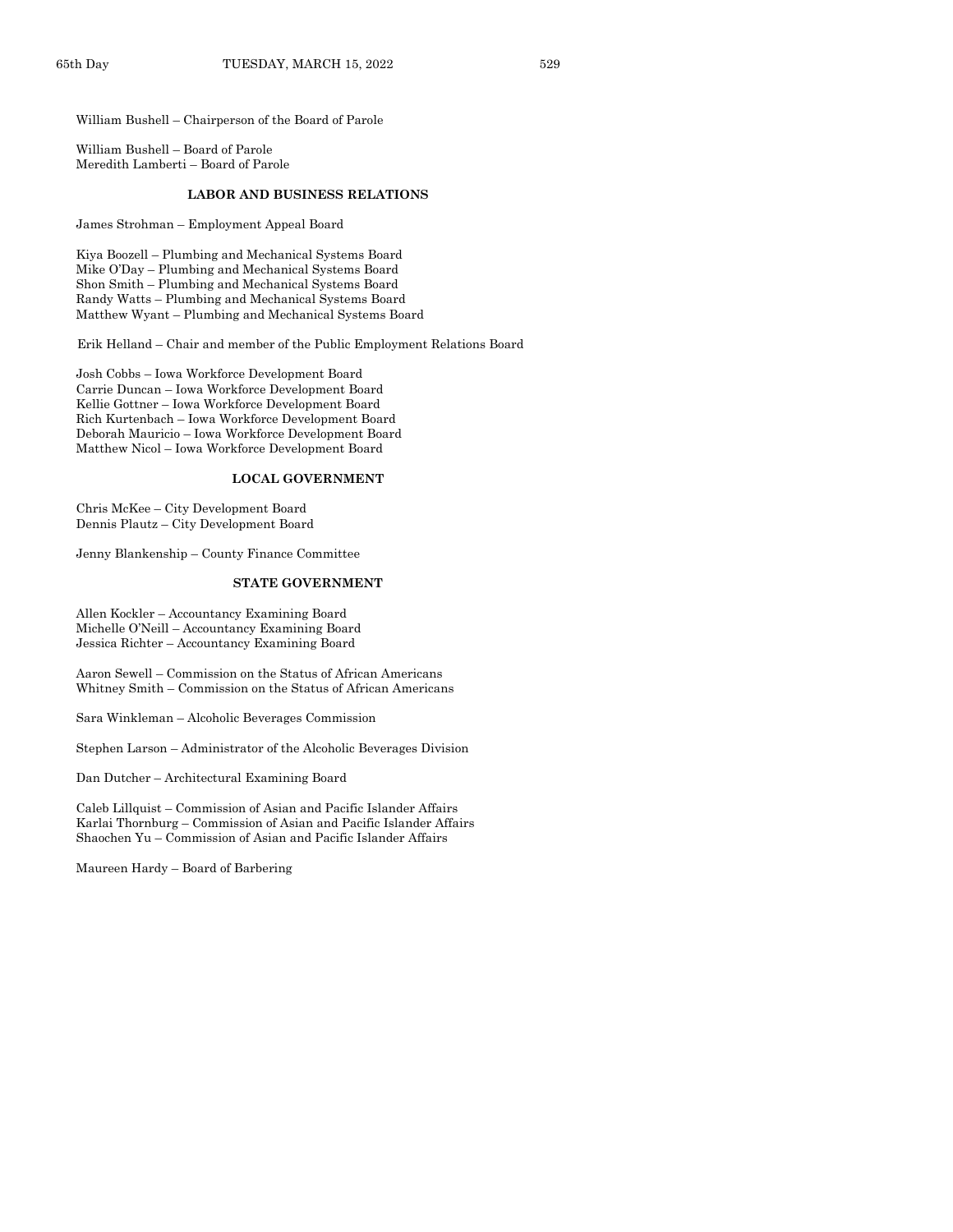Geneva Jacobsen – Commission for the Blind

Bret Brecke – Boiler and Pressure Vessel Board Kenneth Lamb – Boiler and Pressure Vessel Board Daniel LaPole – Boiler and Pressure Vessel Board Lynne Rush – Boiler and Pressure Vessel Board Nathan Whipple – Boiler and Pressure Vessel Board

Bobbi Baker-Maynes – Commission on Community Action Agencies Kevin Brown – Commission on Community Action Agencies John Murphy – Commission on Community Action Agencies

Jeremy Kemp – Board of Cosmetology Arts and Sciences Joshua Spencer – Board of Cosmetology Arts and Sciences

Tina Caloud – Commission of Deaf Services Bruce Kawahara – Commission of Deaf Services

Gregory Ceraso – Board of Dentistry Lisa Holst – Board of Dentistry Thomas Peek – Board of Dentistry

Julie Eichenberger – Board of Dietetics Philip Pitzen – Board of Dietetics Nicholas Rouse – Board of Dietetics

Colby Black – Electrical Examining Board Sara Fasching – Electrical Examining Board Jonathan Gettler – Electrical Examining Board Jeremy Price – Electrical Examining Board

Candace Biddle – Elevator Safety Board Craig Clabaugh – Elevator Safety Board Kerry Dixon – Elevator Safety Board Troy Tilleraas – Elevator Safety Board Michael Wallace – Elevator Safety Board

Paul Herold – Engineering and Land Surveying Examining Board Jack Jones – Engineering and Land Surveying Examining Board

Daniel Jessop – Iowa Ethics and Campaign Disclosure Board Leah Rodenberg – Iowa Ethics and Campaign Disclosure Board

Rick Knudson – Board of Hearing Aid Specialists Molly Parker – Board of Hearing Aid Specialists Tricia Veik – Board of Hearing Aid Specialists

Amy Guhl – Interior Design Examining Board Todd Mithelman – Interior Design Examining Board

Tami Loge – Investment Board of the Iowa Public Employees' Retirement System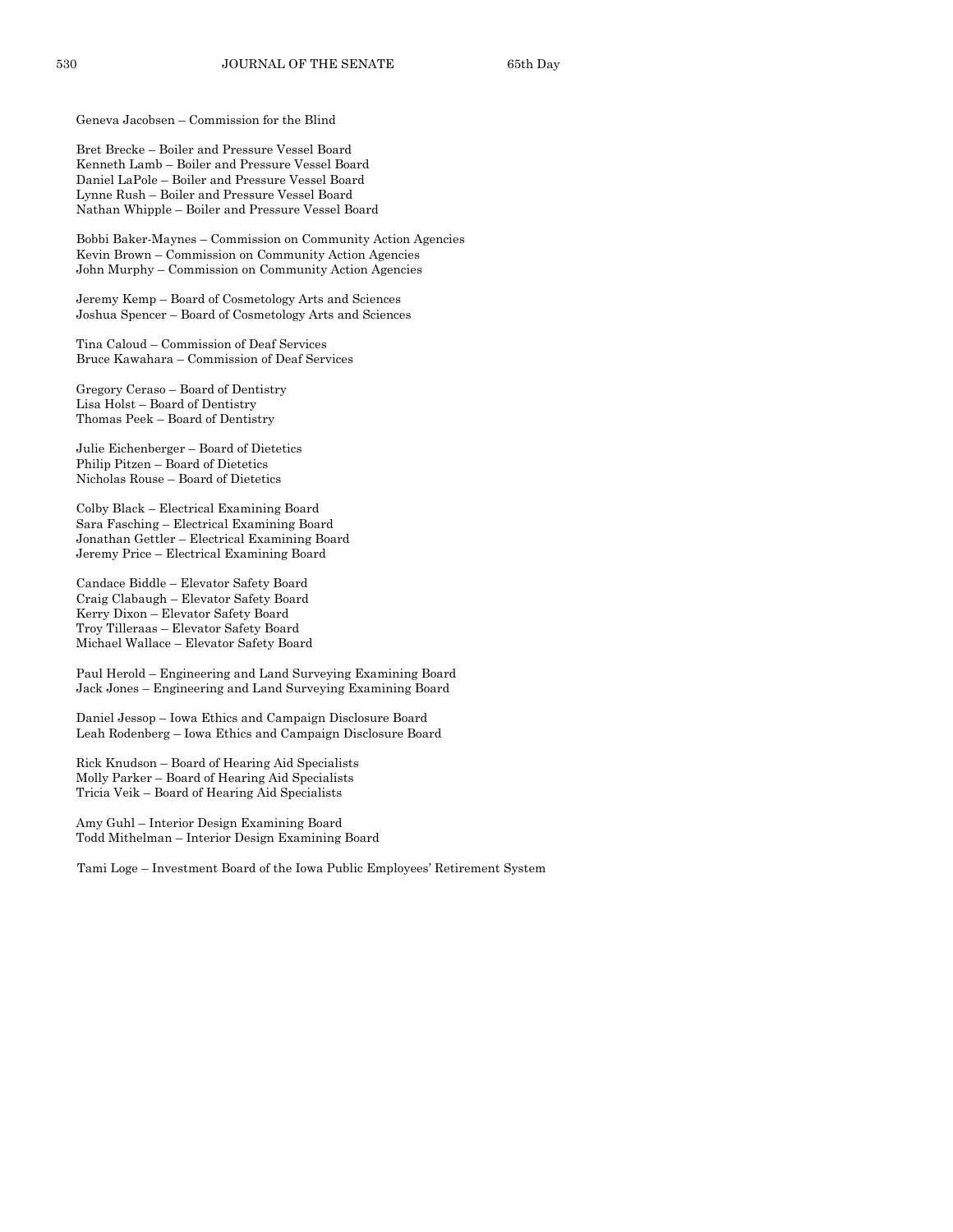Colleen Byrnes – Landscape Architectural Examining Board M. Martz – Landscape Architectural Examining Board Brenda Nelson – Landscape Architectural Examining Board

Sherrae Hanson – Iowa Lottery Authority Board of Directors Dana Wingert – Iowa Lottery Authority Board of Directors

Douglas Dollison – Board of Massage Therapy Amy Heinz – Board of Massage Therapy Jacob Schrader – Board of Massage Therapy LeAnn Stevens – Board of Massage Therapy

Eugene Cherny – Board of Medicine Rose Kleyweg Mitchell – Board of Medicine Jason Meyers – Board of Medicine Vickie Pyevich – Board of Medicine Joyce Vista-Wayne – Board of Medicine

Maria Lundberg – Board of Mortuary Science David Moore – Board of Mortuary Science

John Big Eagle, Jr. – Commission of Native American Affairs

Jacklyn Barber – Board of Nursing Brian Feist – Board of Nursing Gordon Goettsch – Board of Nursing Casey Kenneavy – Board of Nursing

Patricia Ross – Board of Nursing Home Administrators Tracy Trotter – Board of Nursing Home Administrators Devon Wood – Board of Nursing Home Administrators

Heidi Wood – Board of Optometry

Robert Egeland – Board of Pharmacy Dane Nealson – Board of Pharmacy Joan Skogstrom – Board of Pharmacy Kathryn (Kathy) Stone – Board of Pharmacy

Holly Little – Board of Physical and Occupational Therapy Brett Speirs – Board of Physical and Occupational Therapy

Mona Alqulali – Board of Physician Assistants Kevin de Regnier – Board of Physician Assistants Laura Delaney – Board of Physician Assistants Amber Houge – Board of Physician Assistants Michael Schnurr – Board of Physician Assistants

Theresa Hughes – Board of Podiatry Eugene Nassif, Jr. – Board of Podiatry Kelsey Sukovaty – Board of Podiatry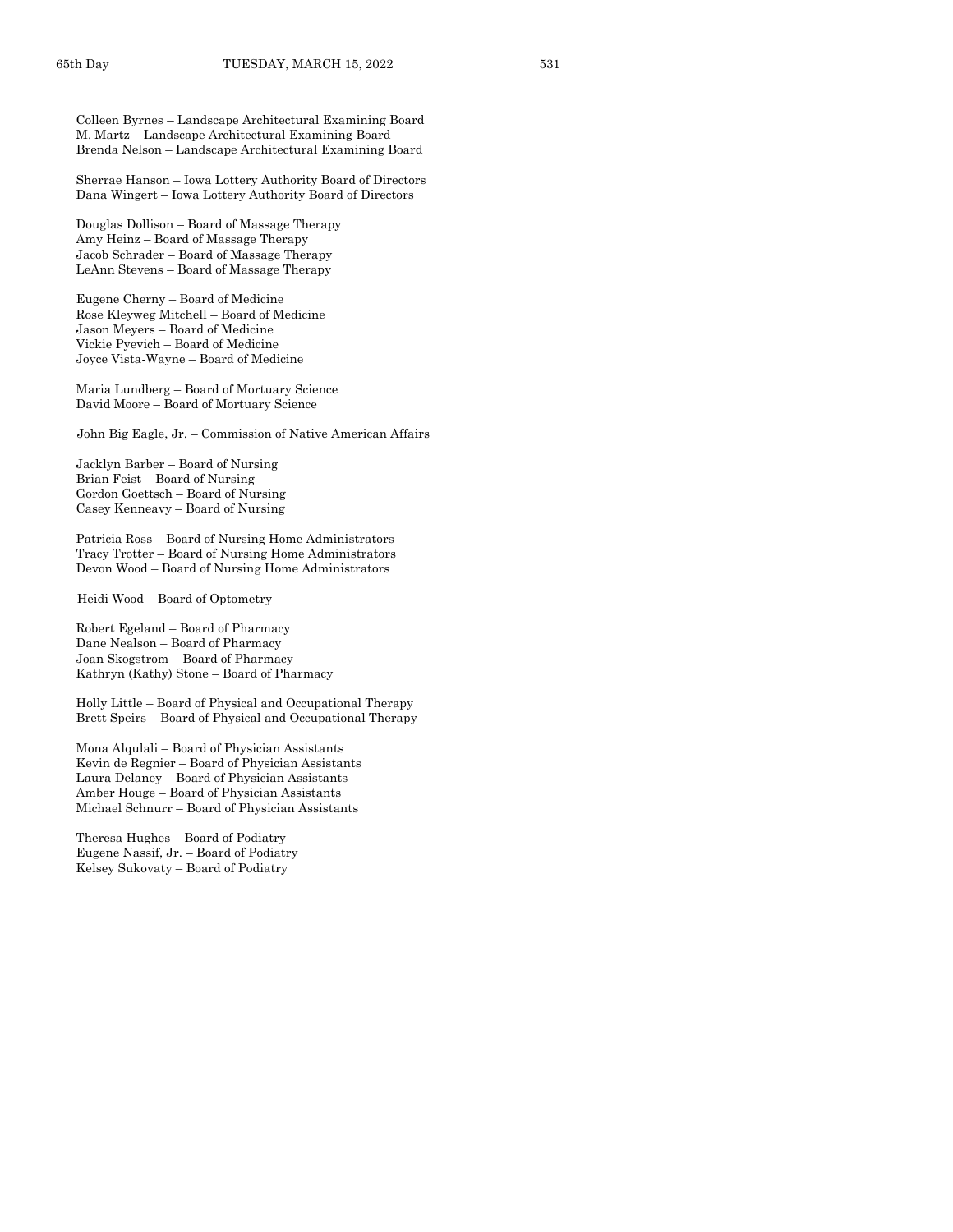Justin Rhode – Board of Psychology Lisa Streyffeler – Board of Psychology Sara Swansen – Board of Psychology

Daniel Breitbarth – Iowa Public Information Board Emil Giovannetti – Iowa Public Information Board James McCrea – Iowa Public Information Board Monica McHugh – Iowa Public Information Board Jackie Schmillen – Iowa Public Information Board

Mark Oiler – Board of Trustees of the Iowa Department of Public Safety Peace Officers' Retirement, Accident, and Disability System

Brian Ohorilko – Administrator of the State Racing and Gaming Commission

Julie Andres – State Racing and Gaming Commission

Jonathan Bodwell – Real Estate Appraiser Examining Board Loretta Laubach – Real Estate Appraiser Examining Board Cody Seeley – Real Estate Appraiser Examining Board

Susan Clark – Real Estate Commission Mitchell Kearns – Real Estate Commission

Cynthia Duncan – Board of Respiratory Care and Polysomnography Thomas Graham – Board of Respiratory Care and Polysomnography Benjamin Jagow – Board of Respiratory Care and Polysomnography

Aaron Culley – Board of Social Work

Jordan Cook – Board of Speech Pathology and Audiology Kevin Kock – Board of Speech Pathology and Audiology Stacy Robinson – Board of Speech Pathology and Audiology

Scott Shuey – Iowa Board of Veterinary Medicine

Andrew Lauver – Commission on the Status of Women Esperance Nibizi – Commission on the Status of Women Sherill Whisenand – Commission on the Status of Women

#### **TRANSPORTATION**

Raymond Gaesser – State Transportation Commission Linda Juckette – State Transportation Commission

#### **VETERANS AFFAIRS**

Steven Lukan – Executive Director of the Iowa Department of Veterans Affairs

Elizabeth Ledvina – Commission of Veterans Affairs George Mosby – Commission of Veterans Affairs Carol Whitmore – Commission of Veterans Affairs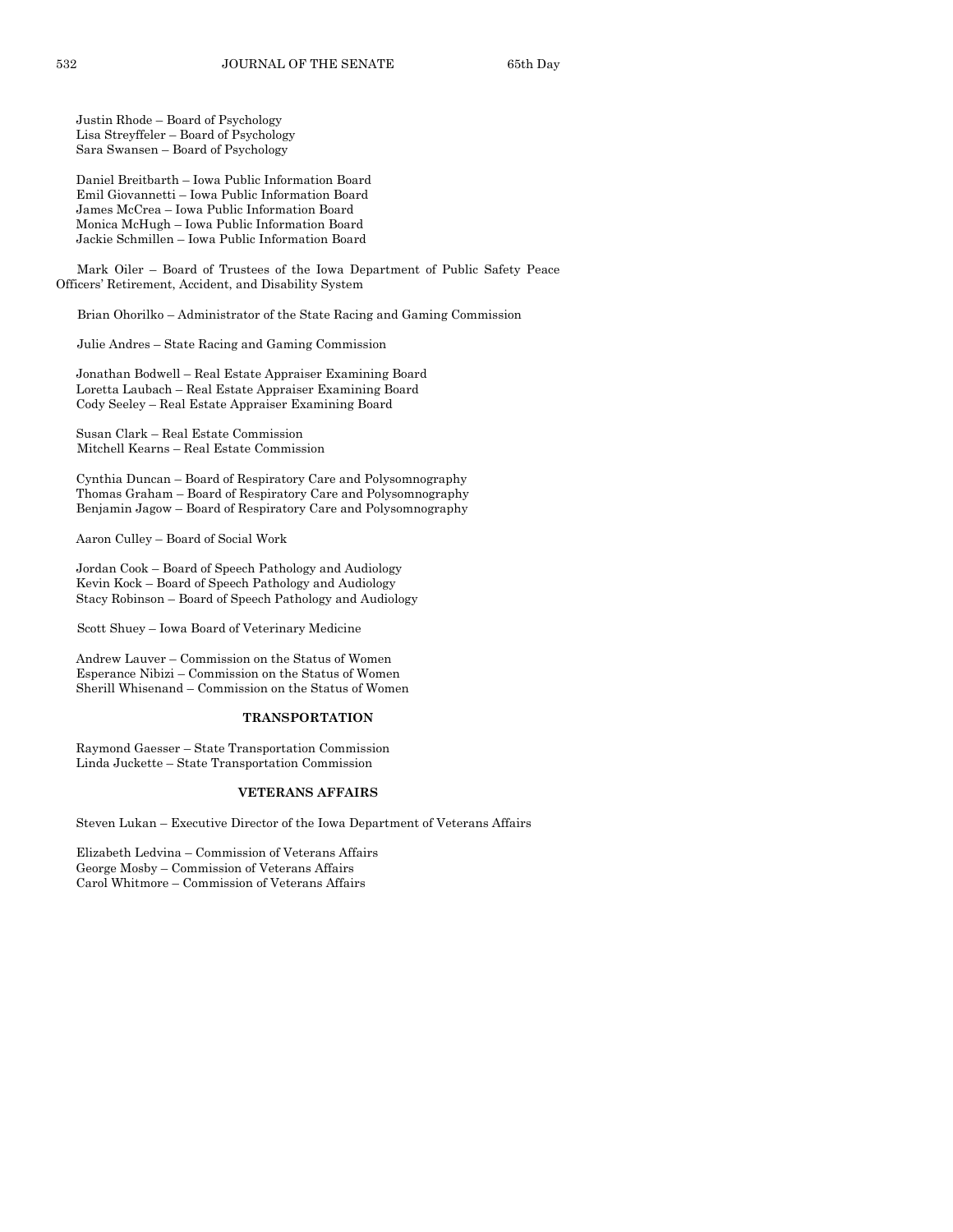#### **WAYS AND MEANS**

Doug Boone – Economic Development Authority Mark Kittrell – Economic Development Authority Pankaj Monga – Economic Development Authority Jennifer Steffensmeier – Economic Development Authority

Ryan Bosch – Iowa Great Places Board Barbara Determan – Iowa Great Places Board Duane Hagerty – Iowa Great Places Board Darryl High – Iowa Great Places Board Jacque Rahe – Iowa Great Places Board

## WITHDRAWAL OF GOVERNOR'S APPOINTEES

The following letters from the Governor were received in the office of the Secretary of the Senate:

I am withdrawing the name of Matthew Howie for confirmation as a member of the Board of Optometry from further consideration by the Senate.

I am withdrawing the name of Jonathan Bodwell for confirmation as a member of the Real Estate Appraiser Examining Board from further consideration by the Senate.

I am withdrawing the name of Mitchell Kearns for confirmation as a member of the Real Estate Commission from further consideration by the Senate.

> Sincerely, KIM REYNOLDS Governor

## GOVERNOR'S DEFERRAL LETTERS

The following letters from the Governor were received in the office of the Secretary of the Senate on March 15, 2022:

Pursuant to Iowa Code section 2.32, please accept this letter as the notice of deferment of the appointment to the Commission on the Status of African Americans, formerly held by Kenneth Morris, Jr. The appointment has been deferred because our Administration has initiated, but has not yet completed, the selection process which will result in determining the most appropriate person to nominate for this position.

Pursuant to Iowa Code section 2.32, please accept this letter as the notice of deferment of the appointment to the Architectural Examining Board, formerly held by Anna Harmon. The appointment has been deferred because our Administration has initiated, but has not yet completed, the selection process which will result in determining the most appropriate person to nominate for this position.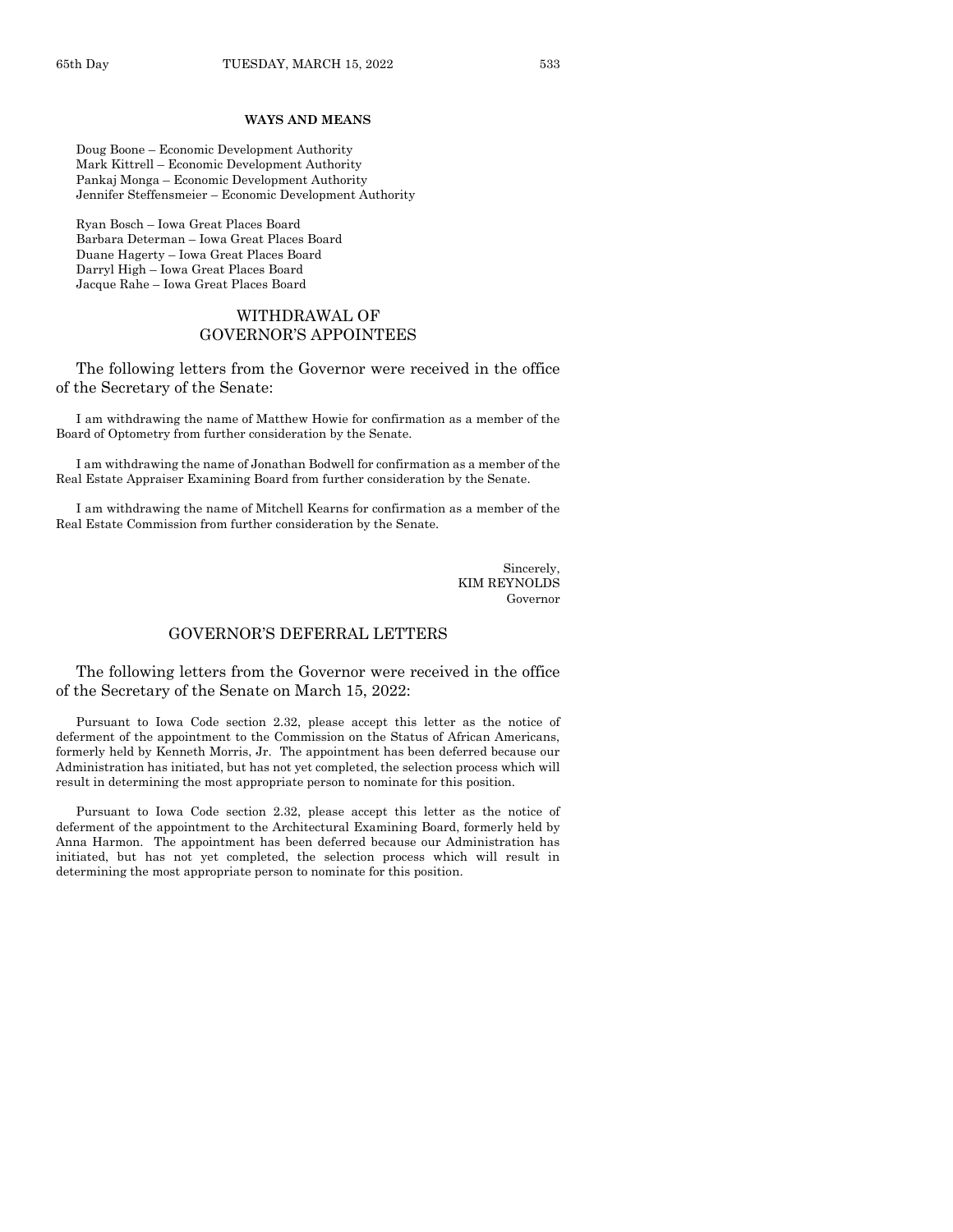Pursuant to Iowa Code section 2.32, please accept this letter as the notice of deferment of the appointment to the Iowa Autism Council, formerly held by Andrew Beer. The appointment has been deferred because our Administration has initiated, but has not yet completed, the selection process which will result in determining the most appropriate person to nominate for this position.

Pursuant to Iowa Code section 2.32, please accept this letter as the notice of deferment of the appointment to the Iowa Autism Council, formerly held by Matthew O'Brien. The appointment has been deferred because our Administration has initiated, but has not yet completed, the selection process which will result in determining the most appropriate person to nominate for this position.

Pursuant to Iowa Code section 2.32, please accept this letter as the notice of deferment of the appointment to the Boiler and Pressure Vessel Board, formerly held by Frank Ballantini. The appointment has been deferred because our Administration has initiated, but has not yet completed, the selection process which will result in determining the most appropriate person to nominate for this position.

Pursuant to Iowa Code section 2.32, please accept this letter as the notice of deferment of the appointment to the Boiler and Pressure Vessel Board, formerly held by Thomas Dye. The appointment has been deferred because our Administration has initiated, but has not yet completed, the selection process which will result in determining the most appropriate person to nominate for this position.

Pursuant to Iowa Code section 2.32, please accept this letter as the notice of deferment of the appointment to the Children's Behavioral Health System State Board, formerly held by Peggy Huppert. The appointment has been deferred because our Administration has initiated, but has not yet completed, the selection process which will result in determining the most appropriate person to nominate for this position.

Please accept this notice of deferred appointment pursuant to section 2.32 of the Iowa Code for Chief Information Officer, formerly held by Annette Dunn. This appointment has been deferred because the Governor's Office has initiated, but not yet completed, the selection process for this position.

Pursuant to Iowa Code section 2.32, please accept this letter as the notice of deferment of the appointment to the Board of Chiropractic, formerly held by Jason Wall. The appointment has been deferred because our Administration has initiated, but has not yet completed, the selection process which will result in determining the most appropriate person to nominate for this position.

Pursuant to Iowa Code section 2.32, please accept this letter as the notice of deferment of the appointment to the Iowa State Civil Rights Commission, formerly held by Gina Battani. The appointment has been deferred because our Administration has initiated, but has not yet completed, the selection process which will result in determining the most appropriate person to nominate for this position.

Pursuant to Iowa Code section 2.32, please accept this letter as the notice of deferment of the appointment to the Commission on Community Action Agencies, formerly held by Anna Hilpipre. The appointment has been deferred because our Administration has initiated, but has not yet completed, the selection process which will result in determining the most appropriate person to nominate for this position.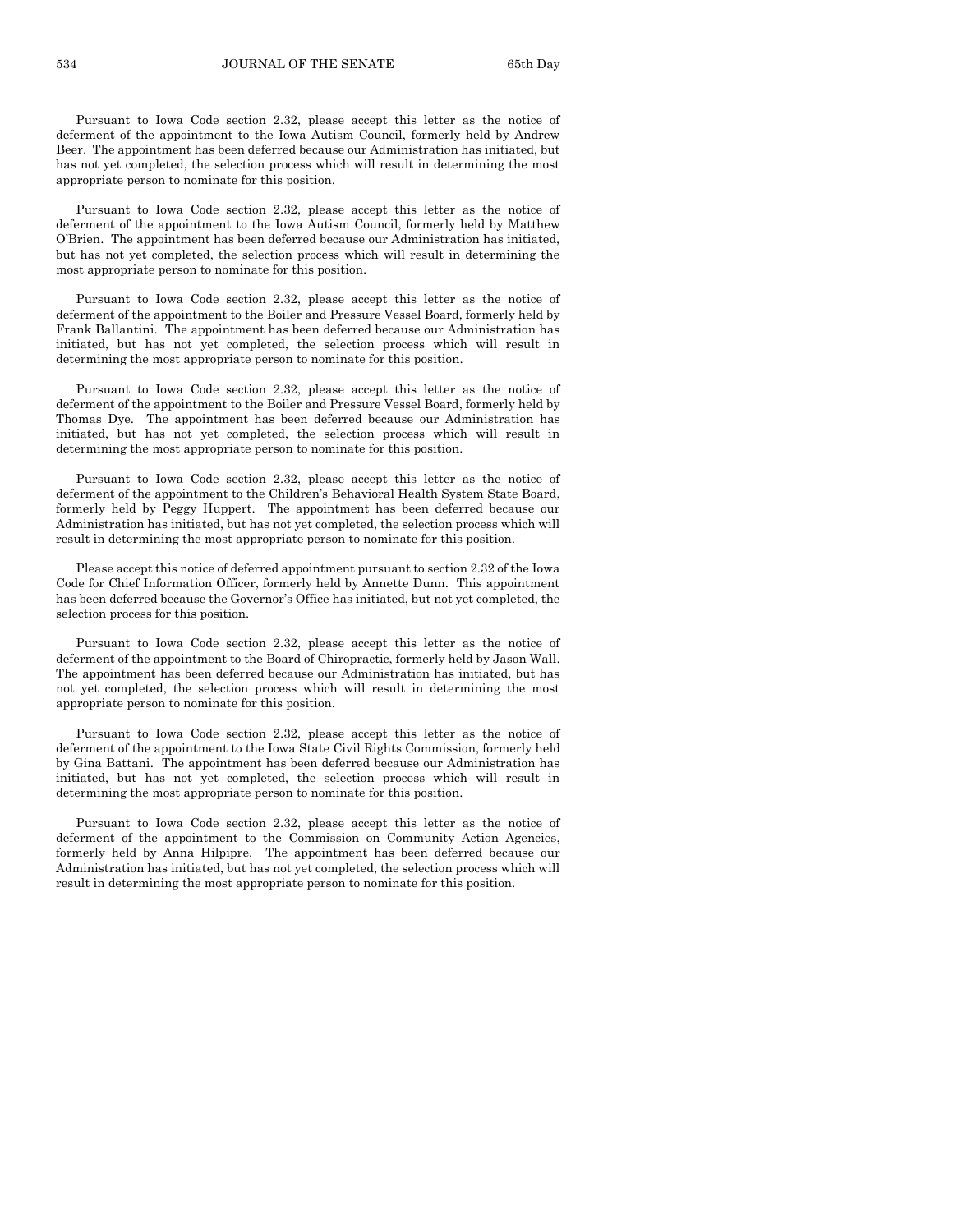Pursuant to Iowa Code section 2.32, please accept this letter as the notice of deferment of the appointment to the Commission on Community Action Agencies, formerly held by John Johnson. The appointment has been deferred because our Administration has initiated, but has not yet completed, the selection process which will result in determining the most appropriate person to nominate for this position.

Pursuant to Iowa Code section 2.32, please accept this letter as the notice of deferment of the appointment to the Early Childhood Iowa State Board, formerly held by Jean Stadtlander. The appointment has been deferred because our Administration has initiated, but has not yet completed, the selection process which will result in determining the most appropriate person to nominate for this position.

Pursuant to Iowa Code section 2.32, please accept this letter as the notice of deferment of the appointment to the Early Childhood Iowa State Board, formerly held by Zachary Stier. The appointment has been deferred because our Administration has initiated, but has not yet completed, the selection process which will result in determining the most appropriate person to nominate for this position.

Pursuant to Iowa Code section 2.32, please accept this letter as the notice of deferment of the appointment to the Iowa Cultural Trust Board of Trustees, formerly held by Mary Ellen Kimball. The appointment has been deferred because our Administration has initiated, but has not yet completed, the selection process which will result in determining the most appropriate person to nominate for this position.

Pursuant to Iowa Code section 2.32, please accept this letter as the notice of deferment of the appointment to the Electrical Examining Board, formerly held by Jonathan Gettler. The appointment has been deferred because our Administration has initiated, but has not yet completed, the selection process which will result in determining the most appropriate person to nominate for this position.

Pursuant to Iowa Code section 2.32, please accept this letter as the notice of deferment of the appointment to the Elevator Safety Board, formerly held by Wayne Sims. The appointment has been deferred because our Administration has initiated, but has not yet completed, the selection process which will result in determining the most appropriate person to nominate for this position.

Pursuant to Iowa Code section 2.32, please accept this letter as the notice of deferment of the appointment to the Board of Hearing Aid Specialists, formerly held by Jon McAvoy. The appointment has been deferred because our Administration has initiated, but has not yet completed, the selection process which will result in determining the most appropriate person to nominate for this position.

Pursuant to Iowa Code section 2.32, please accept this letter as the notice of deferment of the appointment to the Justice Advisory Board, formerly held by Brian Gladney. The appointment has been deferred because our Administration has initiated, but has not yet completed, the selection process which will result in determining the most appropriate person to nominate for this position.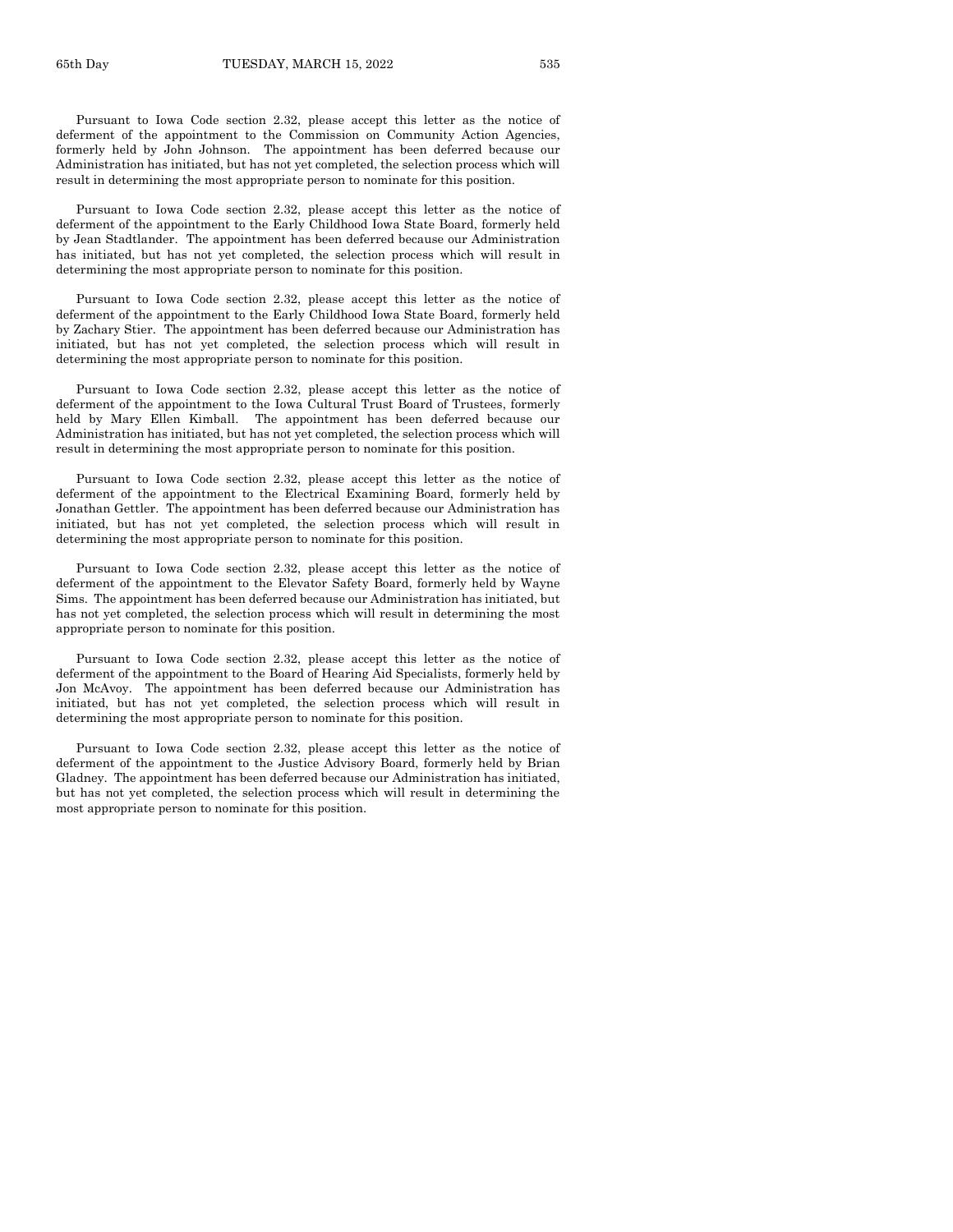Pursuant to Iowa Code section 2.32, please accept this letter as the notice of deferment of the appointment to the Landscape Architectural Examining Board, formerly held by Debra Schiel-Larson. The appointment has been deferred because our Administration has initiated, but has not yet completed, the selection process which will result in determining the most appropriate person to nominate for this position.

Pursuant to Iowa Code section 2.32, please accept this letter as the notice of deferment of the appointment to the Latino Affairs Commission, formerly held by Marlu Abarca. The appointment has been deferred because our Administration has initiated, but has not yet completed, the selection process which will result in determining the most appropriate person to nominate for this position.

Please accept this notice of deferred appointment pursuant to section 2.32 of the Iowa Code for Director of the Iowa Department of Management, formerly held by Michael Bousselot. This appointment has been deferred because the Governor's Office has initiated, but not yet completed, the selection process for this position.

Pursuant to Iowa Code section 2.32, please accept this letter as the notice of deferment of the appointment to the Commission on Mental Health and Disability Services, formerly held by Shari O'Bannon. The appointment has been deferred because our Administration has initiated, but has not yet completed, the selection process which will result in determining the most appropriate person to nominate for this position.

Pursuant to Iowa Code section 2.32, please accept this letter as the notice of deferment of the appointment to the Commission on Mental Health and Disability Services, formerly held by Marilyn Seeman. The appointment has been deferred because our Administration has initiated, but has not yet completed, the selection process which will result in determining the most appropriate person to nominate for this position.

Pursuant to Iowa Code section 2.32, please accept this letter as the notice of deferment of the appointment to the Commission on Mental Health and Disability Services, formerly held by Maria Sorensen. The appointment has been deferred because our Administration has initiated, but has not yet completed, the selection process which will result in determining the most appropriate person to nominate for this position.

Pursuant to Iowa Code section 2.32, please accept this letter as the notice of deferment of the appointment to the Commission of Native American Affairs, formerly held by Larry Lasley. The appointment has been deferred because our Administration has initiated, but has not yet completed, the selection process which will result in determining the most appropriate person to nominate for this position.

Pursuant to Iowa Code section 2.32, please accept this letter as the notice of deferment of the appointment to the Commission of Native American Affairs, formerly held by Anthony Waseskuk. The appointment has been deferred because our Administration has initiated, but has not yet completed, the selection process which will result in determining the most appropriate person to nominate for this position.

Pursuant to Iowa Code section 2.32, please accept this letter as the notice of deferment of the appointment to the Commission of Native American Affairs, formerly held by Judy Yellowbank. The appointment has been deferred because our Administration has initiated, but has not yet completed, the selection process which will result in determining the most appropriate person to nominate for this position.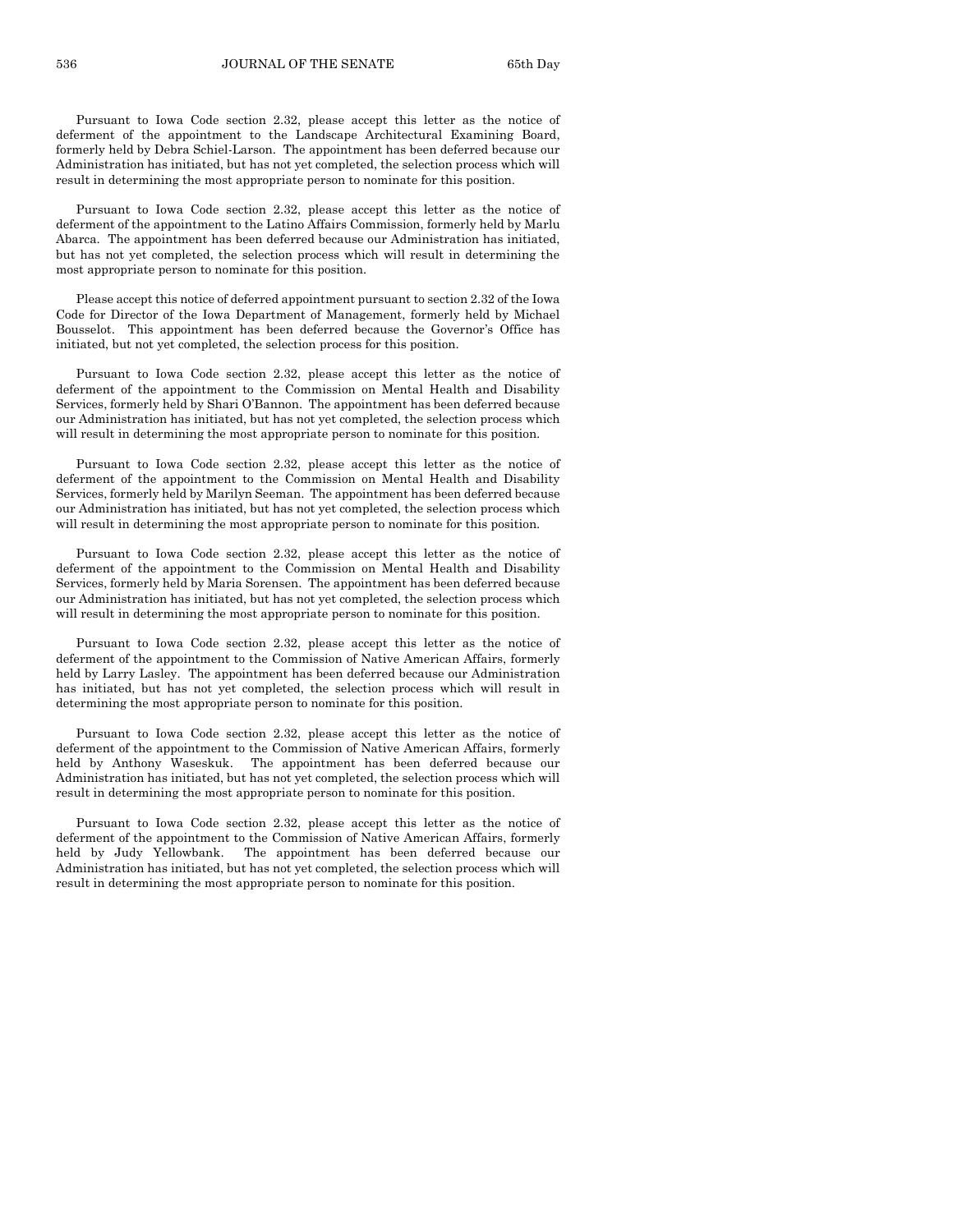Pursuant to Iowa Code section 2.32, please accept this letter as the notice of deferment of the appointment to the Board of Nursing Home Administrators, formerly held by Matt Niemeir. The appointment has been deferred because our Administration has initiated, but has not yet completed, the selection process which will result in determining the most appropriate person to nominate for this position.

Pursuant to Iowa Code section 2.32, please accept this letter as the notice of deferment of the appointment to the Board of Nursing Home Administrators, formerly held by Therese Nielsen. The appointment has been deferred because our Administration has initiated, but has not yet completed, the selection process which will result in determining the most appropriate person to nominate for this position.

Pursuant to Iowa Code section 2.32, please accept this letter as the notice of deferment of the appointment to the Board of Optometry, formerly held by Anne Langguth. The appointment has been deferred because our Administration has initiated, but has not yet completed, the selection process which will result in determining the most appropriate person to nominate for this position.

Pursuant to Iowa Code section 2.32, please accept this letter as the notice of deferment of the appointment to the Board of Physical and Occupational Therapy, formerly held by Stephanie Kelsick. The appointment has been deferred because our Administration has initiated, but has not yet completed, the selection process which will result in determining the most appropriate person to nominate for this position.

Pursuant to Iowa Code section 2.32, please accept this letter as the notice of deferment of the appointment to the Plumbing and Mechanical Systems Board, formerly held by Robert Kunkel. The appointment has been deferred because our Administration has initiated, but has not yet completed, the selection process which will result in determining the most appropriate person to nominate for this position.

Pursuant to Iowa Code section 2.32, please accept this letter as the notice of deferment of the appointment to the Plumbing and Mechanical Systems Board, formerly held by Rodney Schultz. The appointment has been deferred because our Administration has initiated, but has not yet completed, the selection process which will result in determining the most appropriate person to nominate for this position.

Pursuant to Iowa Code section 2.32, please accept this letter as the notice of deferment of the appointment to the Public Employment Relations Board, formerly held by Erik Helland. The appointment has been deferred because our Administration has initiated, but has not yet completed, the selection process which will result in determining the most appropriate person to nominate for this position.

Please accept this notice of deferred appointment pursuant to section 2.32 of the Iowa Code for Director of the Iowa Department of Public Health, formerly held by Gerd Clabaugh. This appointment has been deferred because the Governor's Office has initiated, but not yet completed, the selection process for this position.

Pursuant to Iowa Code section 2.32, please accept this letter as the notice of deferment of the appointment to the Iowa Public Information Board, formerly held by Stanley Thompson. The appointment has been deferred because our Administration has initiated, but has not yet completed, the selection process which will result in determining the most appropriate person to nominate for this position.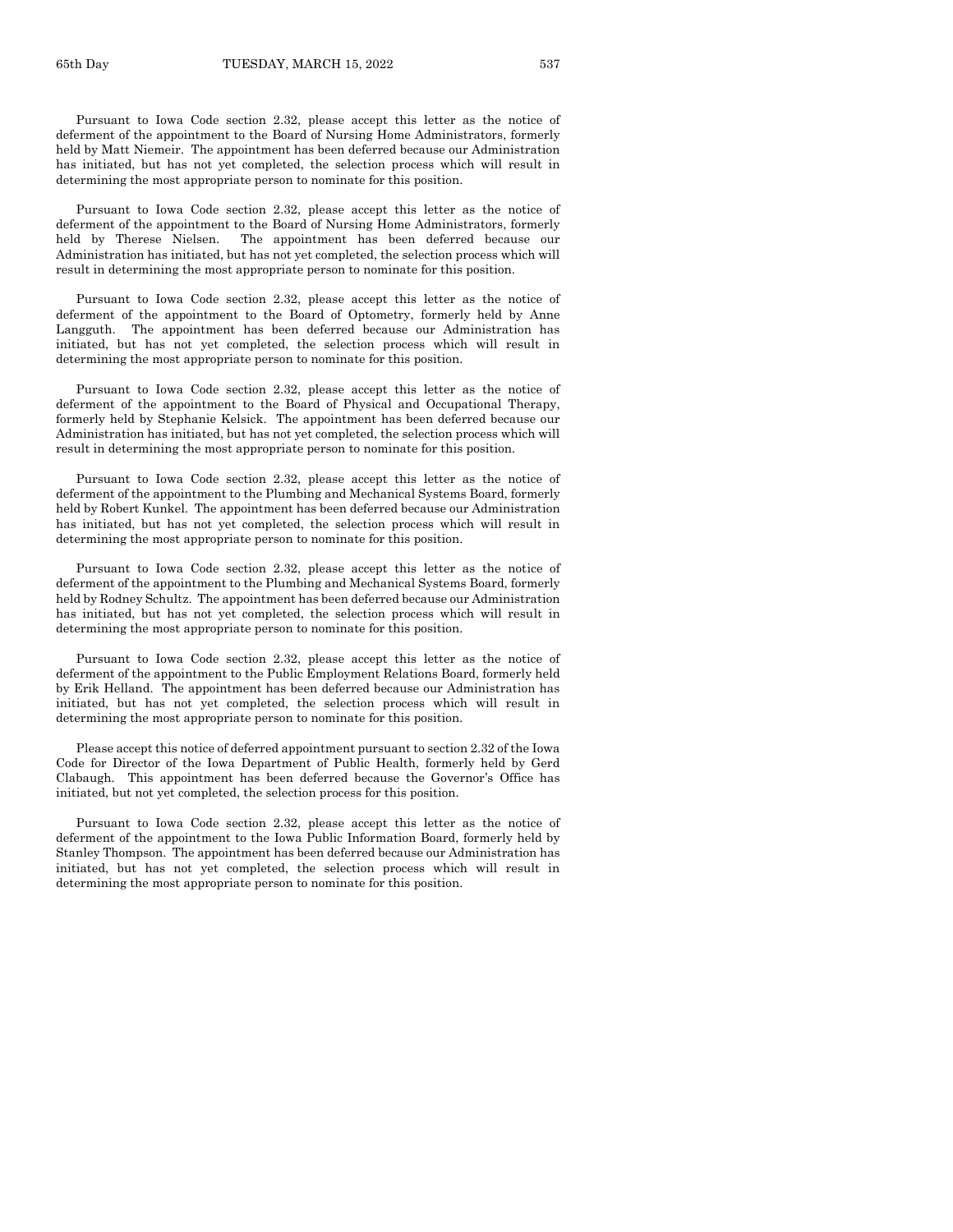Pursuant to Iowa Code section 2.32, please accept this letter as the notice of deferment of the appointment to the Board of Sign Language Interpreters and Transliterators, formerly held by Megan Johnson. The appointment has been deferred because our Administration has initiated, but has not yet completed, the selection process which will result in determining the most appropriate person to nominate for this position.

Pursuant to Iowa Code section 2.32, please accept this letter as the notice of deferment of the appointment to the Board of Sign Language Interpreters and Transliterators, formerly held by Susan Tyrrell. The appointment has been deferred because our Administration has initiated, but has not yet completed, the selection process which will result in determining the most appropriate person to nominate for this position.

Pursuant to Iowa Code section 2.32, please accept this letter as the notice of deferment of the appointment to the Board of Social Work, formerly held by Amy Courneya. The appointment has been deferred because our Administration has initiated, but has not yet completed, the selection process which will result in determining the most appropriate person to nominate for this position.

Pursuant to Iowa Code section 2.32, please accept this letter as the notice of deferment of the appointment to the Board of Social Work, formerly held by Tony Raymer. The appointment has been deferred because our Administration has initiated, but has not yet completed, the selection process which will result in determining the most appropriate person to nominate for this position.

Pursuant to Iowa Code section 2.32, please accept this letter as the notice of deferment of the appointment to the State Soil Conservation and Water Quality Committee, formerly held by Judy Loonan. The appointment has been deferred because our Administration has initiated, but has not yet completed, the selection process which will result in determining the most appropriate person to nominate for this position.

Pursuant to Iowa Code section 2.32, please accept this letter as the notice of deferment of the appointment to the Commission of Veterans Affairs, formerly held by Dan Gannon. The appointment has been deferred because our Administration has initiated, but has not yet completed, the selection process which will result in determining the most appropriate person to nominate for this position.

Pursuant to Iowa Code section 2.32, please accept this letter as the notice of deferment of the appointment to the Commission on the Status of Women, formerly held by Thomas Carnahan. The appointment has been deferred because our Administration has initiated, but has not yet completed, the selection process which will result in determining the most appropriate person to nominate for this position.